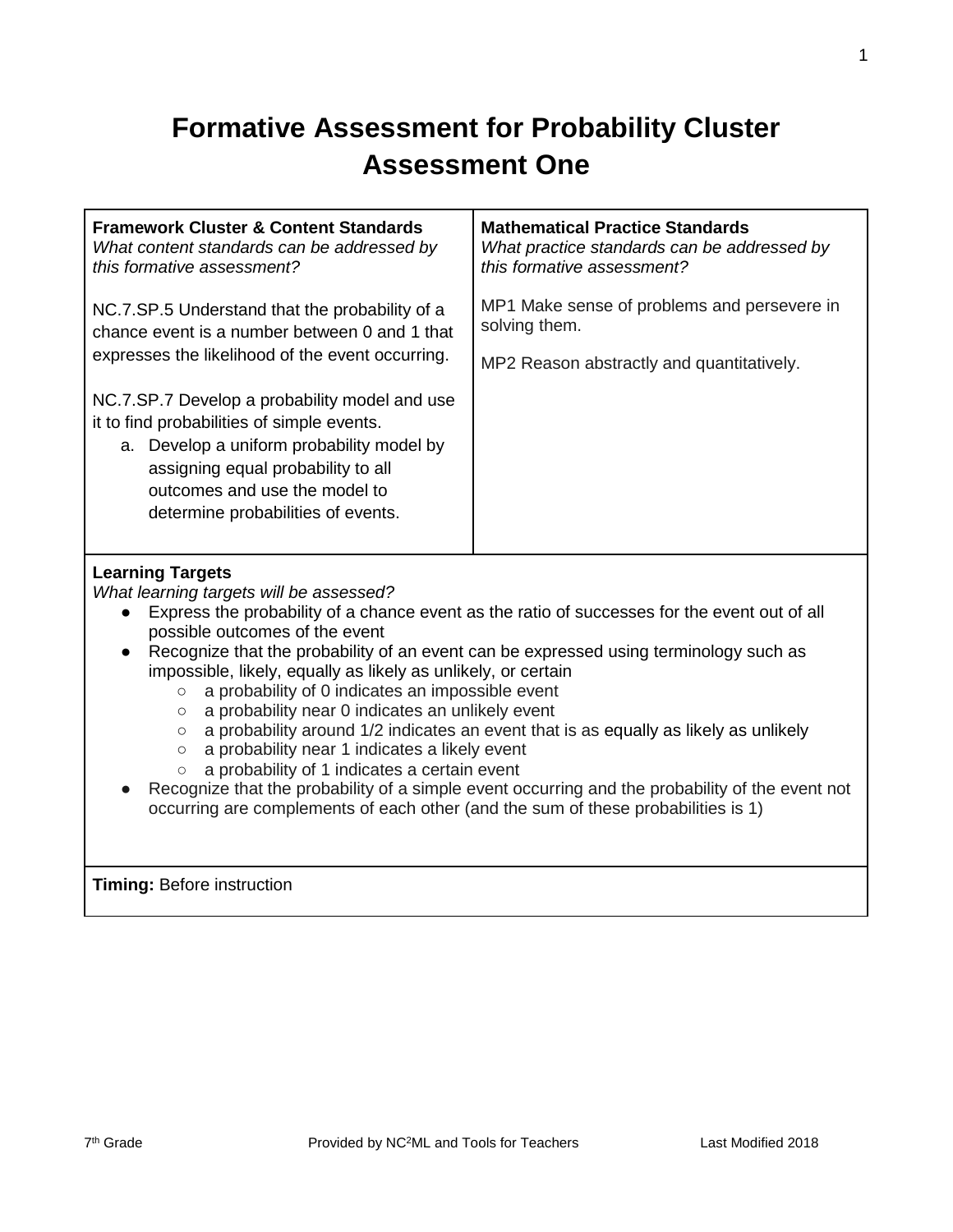#### **Assessment One**

A bucket contains 4 black cubes, 1 white cube, and 2 orange cubes. A cube is selected at random from the bucket.

1. What is the probability that each color is selected from the bucket?

 $P(black) =$ 

 $P(white) =$ 

P(orange) =

 $P(blue) =$ 

- 2. How likely is each event in #1?
- 3. What is the sum of the probabilities?

 $P(black) + P(while) + P(orange) =$ 

4. What is the sum of the probability of selecting a black marble and the probability of not selecting a black marble?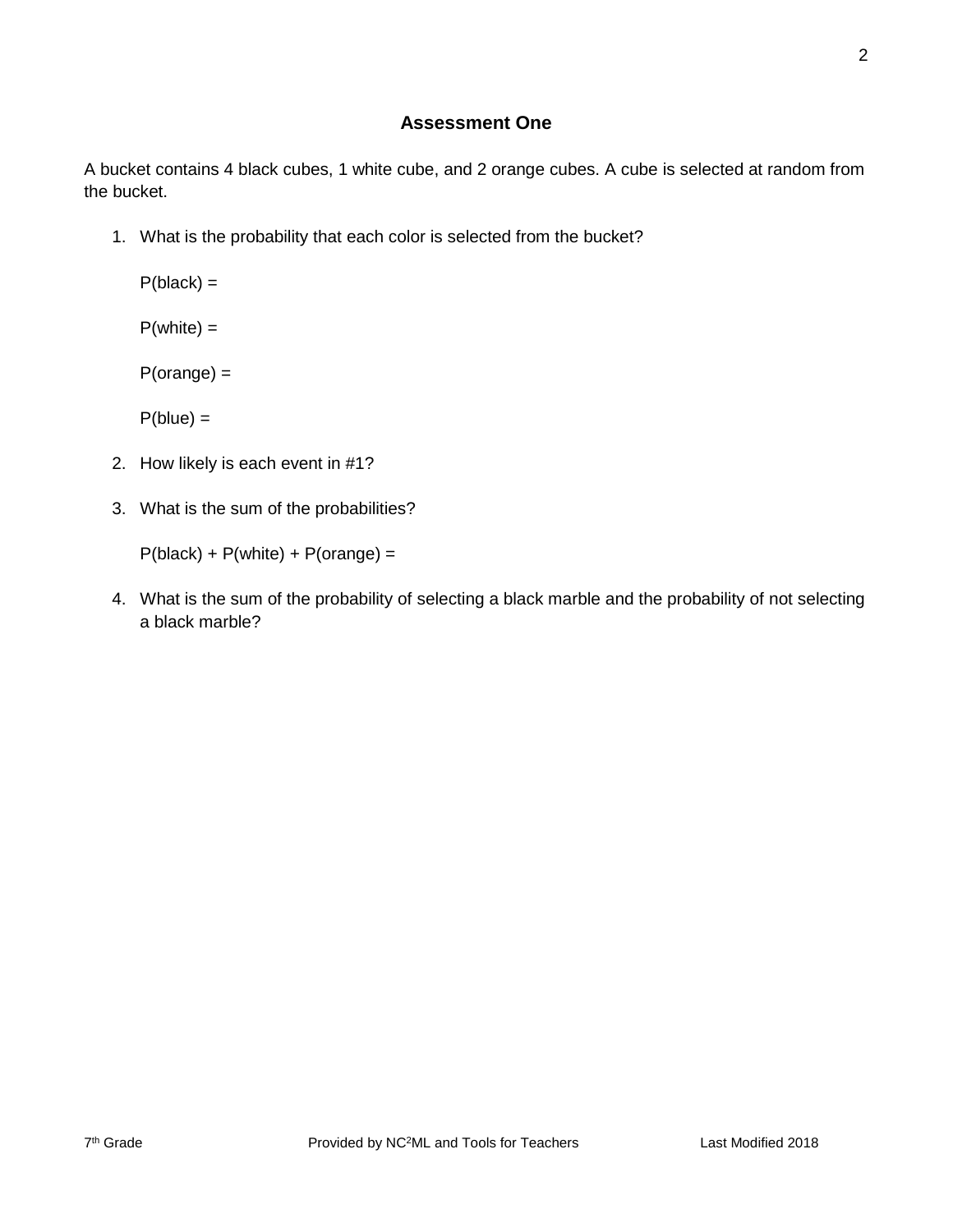A bucket contains 4 black cubes, 1 white cube, and 2 orange cubes. A cube is selected at random from the bucket.

1. What is the probability that each color is selected from the bucket?

 $P(black) = 4/7$ 

 $P(white) = 1/7$ 

 $P(orange) = 2/7$ 

 $P(blue) = 0$ 

Some students may express the probabilities as decimals or percents.

 $P(black) = 4/7 = 0.57 = 57\%$ 

 $P(white) = 1/7 = 0.14 = 14%$ 

 $P(orange) = 2/7 = 0.29 = 29\%$ 

#### 2. How likely is each event in #1?

The probability of selecting a black cube is about as likely as it is unlikely since  $4/7$  is a little more than  $\frac{1}{2}$ or 0.5 or 50%. Selecting a white or orange cube is very unlikely but still possible since the probability of selecting a white marble is less than 0.25 or 25%, and the probability of selecting an orange is a little more than 0.25 or 25%. Some students may point out that it is more likely to choose an orange than a white, but the probability of selecting a black is greater than choosing a white or orange. It is impossible to select a blue cube since there are no blue cubes; the probability of selecting a blue cube is 0.

3. What is the sum of the probabilities?

 $P(black) + P(while) + P(orange) = 4/7 + 1/7 + 2/7 = 7/7 = 1$ 

Some students may find the sum using decimals or percents.

 $P(black) + P(while) + P(orange) = 0.57 + 0.14 + 0.29 = 1$ 

 $P(black) + P(while) + P(orange) = 57% + 14% + 29% = 100%$ 

4. What is the sum of the probability of selecting a black marble and the probability of not selecting a black marble?

7/7 or 1. The sum of the probability of selecting a black marble and the probability of not selecting a black cube is the same as #3. P(black) + P(white) + P(orange) =  $4/7 + 1/7 + 2/7 = 7/7 = 1$ .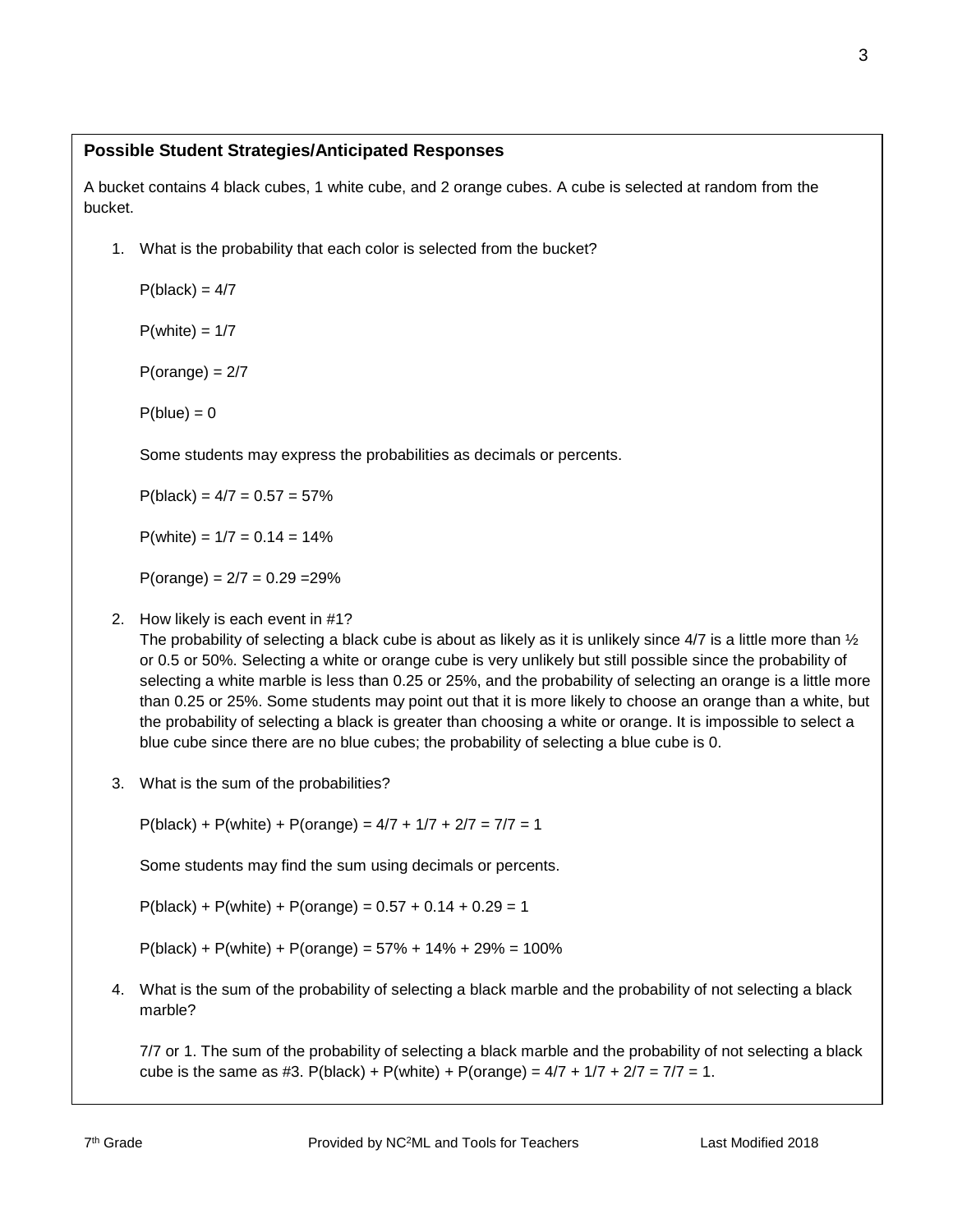# **Formative Assessment for Probability Cluster Assessment Two**

| <b>Framework Cluster &amp; Content Standards</b><br>What content standards can be addressed by<br>this formative assessment?                                                                                                                                                                                                                                                                                 | <b>Mathematical Practice Standards</b><br>What practice standards can be addressed by<br>this formative assessment? |
|--------------------------------------------------------------------------------------------------------------------------------------------------------------------------------------------------------------------------------------------------------------------------------------------------------------------------------------------------------------------------------------------------------------|---------------------------------------------------------------------------------------------------------------------|
| NC.7.SP.5 Understand that the probability of a<br>chance event is a number between 0 and 1 that<br>expresses the likelihood of the event occurring.<br>NC.7.SP.7 Develop a probability model and use<br>it to find probabilities of simple events.<br>a. Develop a uniform probability model by<br>assigning equal probability to all<br>outcomes and use the model to<br>determine probabilities of events. | MP1 Make sense of problems and persevere in<br>solving them.<br>MP2 Reason abstractly and quantitatively.           |
| <b>Learning Targets</b>                                                                                                                                                                                                                                                                                                                                                                                      |                                                                                                                     |

*What learning targets will be assessed?*

- Express the probability of a chance event as the ratio of successes for the event out of all possible outcomes of the event
- Recognize that the probability of an event can be expressed using terminology such as impossible, likely, equally as likely as unlikely, or certain
	- a probability of 0 indicates an impossible event
	- a probability near 0 indicates an unlikely event
	- a probability around 1/2 indicates an event that is as equally as likely as unlikely
	- a probability near 1 indicates a likely event
	- a probability of 1 indicates a certain event
- Recognize that the probability of a simple event occurring and the probability of the event not occurring are complements of each other (and the sum of these probabilities is 1)

**Timing:** Before instruction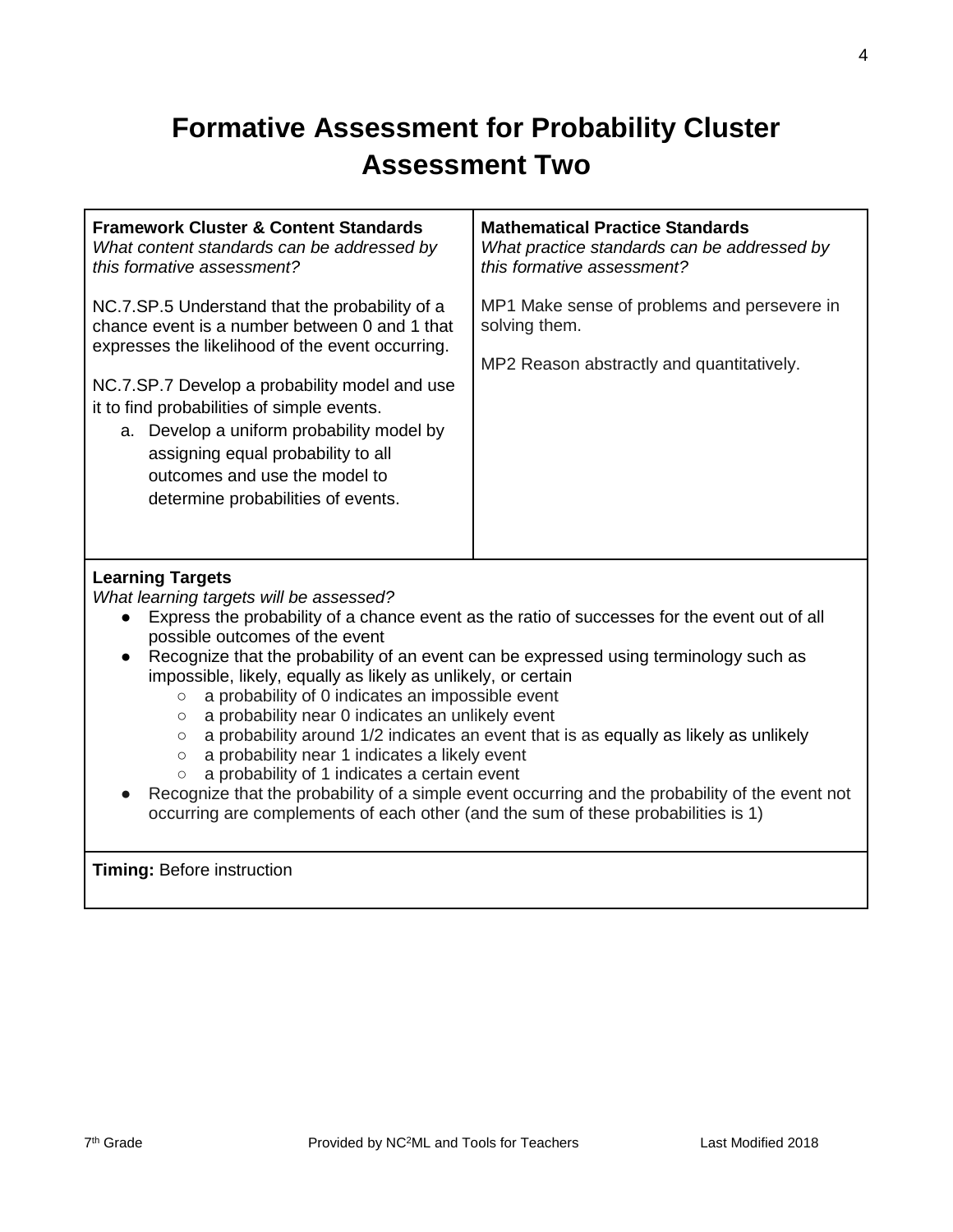## **Assessment Two**

A gumball machine contains 20 gumballs. There are 12 pink, 3 green, and 5 yellow gumballs in the machine.

- 1. If one gumball is randomly selected from the machine, is the probability of selecting a pink gumball closer to 0 or 1? Explain.
- 2. If one gumball is randomly selected from the machine, is the probability of selecting a green gumball closer to 0 or 1? Explain.
- 3. If one gumball is randomly selected from the machine, is the probability of selecting a yellow gumball closer to 0 or 1? Explain.
- 4. A gumball machine contains 25 gumballs. It contains 12 green, 6 purple, 2 orange, and 5 yellow gumballs. If one gumball is randomly chosen, how likely is it to select a green gumball? Explain.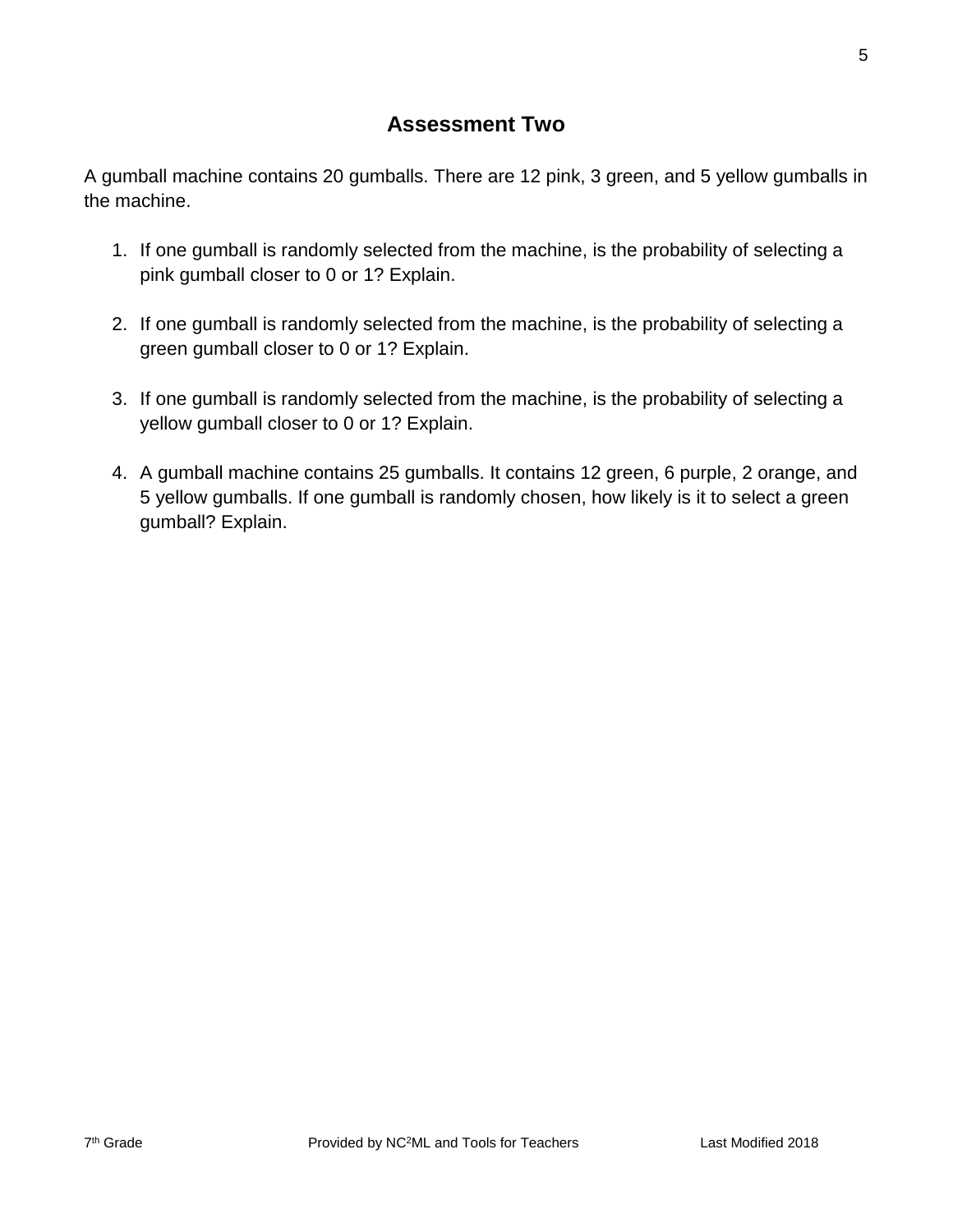A gumball machine contains 20 gumballs. There are 12 pink, 3 green, and 5 yellow gumballs in the machine.

1. If one gumball is randomly selected from the machine, is the probability of selecting a pink gumball closer to 0 or 1? Explain.

The probability of selecting a pink gumball is 12/20 (or 0.6 or 60%). This is closer to 1 since 12/20 is greater than  $\frac{1}{2}$  (or 0.5 or 50%). Students may also explain that the probability of choosing a pink gumball is more than likely but not certain.

2. If one gumball is randomly selected from the machine, is the probability of selecting a green gumball closer to 0 or 1? Explain.

The probability of selecting a green gumball is 3/20 (or 0.15 or 15%). This is closer to 0. Some students may describe the exact distance from 0 on the number line or may explain that the probability is less than 1/2 (or 0.5 or 50%). Students may also explain that the probability of getting a green is not likely but not impossible.

3. If one gumball is randomly selected from the machine, is the probability of selecting a yellow gumball closer to 0 or 1? Explain.

The probability of selecting a yellow gumball is 5/20 (or 0.25 or 25%). This is closer to 0. Some students may describe the exact distance from 0 on the number line or may explain that the probability is less than 1/2 (or 0.5 or 50%). Students may also explain that the probability of getting a yellow is not likely but not impossible.

4. A gumball machine contains 25 gumballs. It contains 12 green, 6 purple, 2 orange, and 5 yellow gumballs. If one gumball is randomly chosen, how likely is it to select a green gumball? Explain.

The probability of selecting a green gumball is 12/25 (or 0.48 or 48%). 12/25 is approximately equal to  $\frac{1}{2}$  (or 0.5 or 50%). Since 12/25 (or 0.48 or 48%) is approximately equal to 1/2 (or 0.5 or 50%) it is about as likely as it is unlikely to select a green gumball. Some students may reason that while it is almost as likely as it is unlikely to select a green gumball, it is slightly less likely than likely.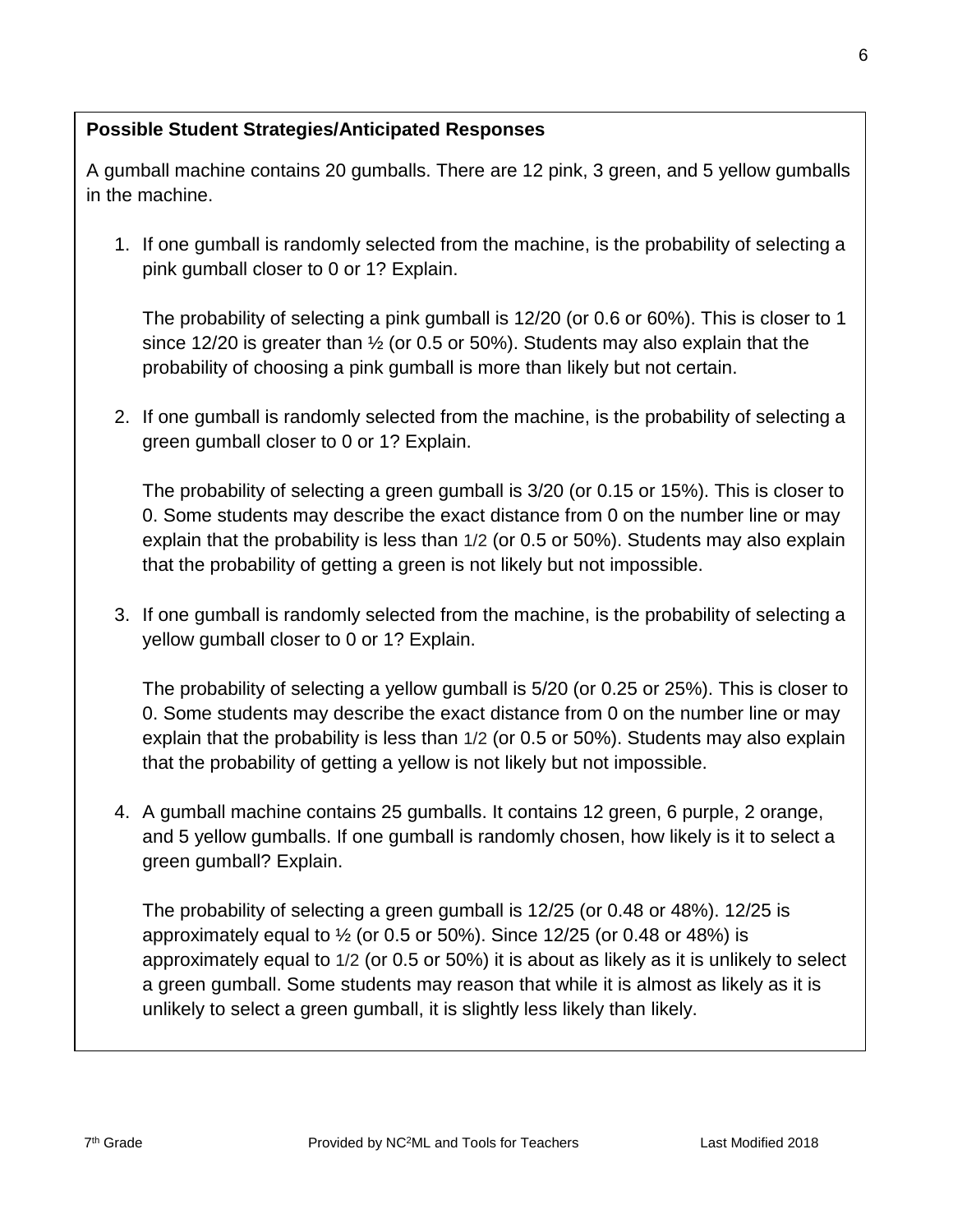# **Formative Assessment for Probability Cluster Assessment Three**

| <b>Framework Cluster &amp; Content Standards</b><br>What content standards can be addressed by<br>this formative assessment?                                                                                                                                                                                                                                                                                                                                                                                                                                                                                                                                                                                                                                                                                                                                                                                   | <b>Mathematical Practice Standards</b><br>What practice standards can be addressed by<br>this formative assessment?                                                        |  |  |
|----------------------------------------------------------------------------------------------------------------------------------------------------------------------------------------------------------------------------------------------------------------------------------------------------------------------------------------------------------------------------------------------------------------------------------------------------------------------------------------------------------------------------------------------------------------------------------------------------------------------------------------------------------------------------------------------------------------------------------------------------------------------------------------------------------------------------------------------------------------------------------------------------------------|----------------------------------------------------------------------------------------------------------------------------------------------------------------------------|--|--|
| NC.7.SP.5 Understand that the probability of a<br>chance event is a number between 0 and 1 that<br>expresses the likelihood of the event occurring.<br>NC.7.SP.7 Develop a probability model and use<br>it to find probabilities of simple events.<br>a. Develop a uniform probability model by<br>assigning equal probability to all<br>outcomes and use the model to<br>determine probabilities of events.                                                                                                                                                                                                                                                                                                                                                                                                                                                                                                   | MP1 Make sense of problems and persevere in<br>solving them.<br>MP2 Reason abstractly and quantitatively.<br>MP8 Look for and express regularity in repeated<br>reasoning. |  |  |
| <b>Learning Targets</b><br>What learning targets will be assessed?<br>Express the probability of a chance event as the ratio of successes for the event out of all<br>possible outcomes of the event<br>Recognize that the probability of an event can be expressed using terminology such as<br>impossible, likely, equally as likely as unlikely, or certain<br>a probability of 0 indicates an impossible event<br>$\circ$<br>a probability near 0 indicates an unlikely event<br>$\circ$<br>a probability around 1/2 indicates an event that is as equally as likely as unlikely<br>$\circ$<br>a probability near 1 indicates a likely event<br>$\circ$<br>a probability of 1 indicates a certain event<br>$\circ$<br>Recognize that the probability of a simple event occurring and the probability of the event not<br>occurring are complements of each other (and the sum of these probabilities is 1) |                                                                                                                                                                            |  |  |
| Timing: After instruction                                                                                                                                                                                                                                                                                                                                                                                                                                                                                                                                                                                                                                                                                                                                                                                                                                                                                      |                                                                                                                                                                            |  |  |

Task adapted from: Lappan, G., Phillips, E. D., Fey, J. T., & Friel, S. N. (2014). *Connected Mathematics Project: What do you expect?* Boston, MA: Pearson.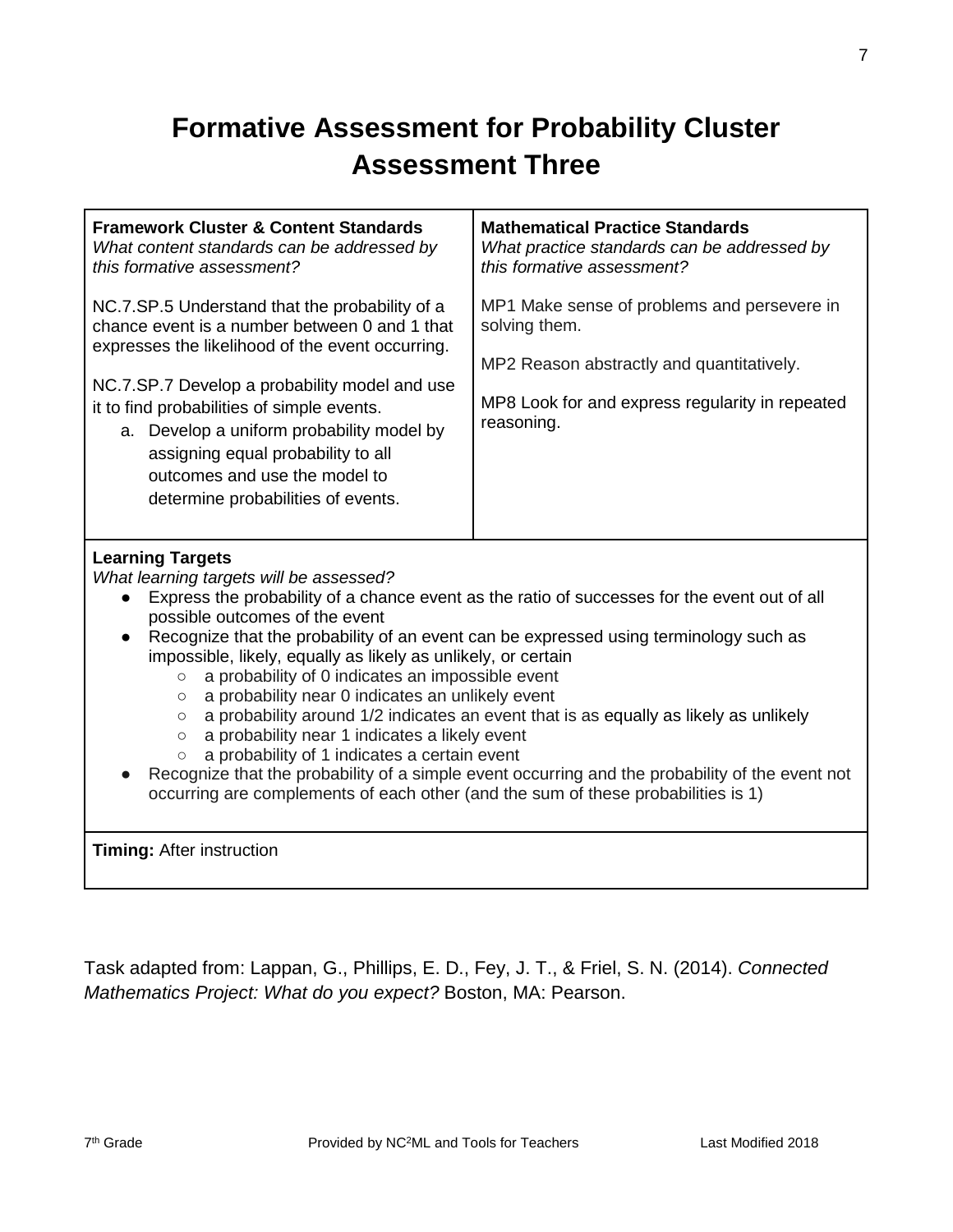## **Assessment Three**

A bag contains 36 marbles. There are 18 green, 2 red, 9 purple and 7 blue marbles in the bag. A marble is randomly selected from the bag.

1. What is the probability that each color is selected from the bag?  $P(\text{red}) =$ 

 $P(green) =$ 

 $P(purple) =$ 

 $P(blue) =$ 

2. What is the sum of the probabilities in #1?

 $P(\text{red}) + P(\text{green}) + P(\text{purple}) + P(\text{blue}) =$ 

- 3. What is the probability of selecting a yellow marble from the bag?
- 4. What is the probability that a green marble is not selected?
- 5. What is the sum of the probability of selecting a green marble and the probability of not selecting a green marble?
- 6. What is the sum of the probabilities for all possible outcomes for any situation? Explain your reasoning.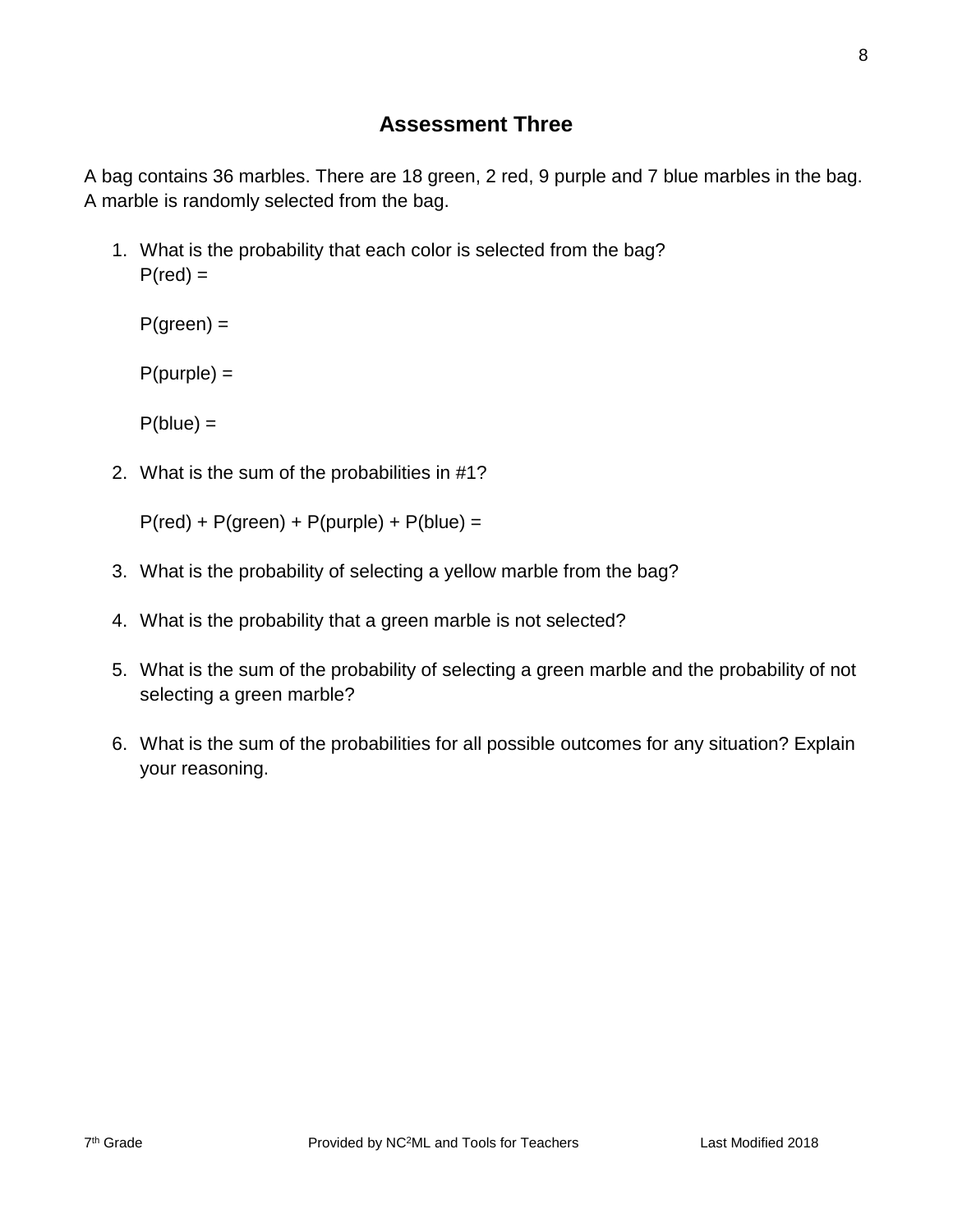A bag contains 36 marbles. There are 18 green, 2 red, 9 purple and 7 blue marbles in the bag. A marble is randomly selected from the bag.

1. What is the probability that each color is selected from the bag?  $P(\text{red}) = 2/36$  or  $P(\text{red}) = 0.06$  or  $P(\text{red}) = 6\%$ 

 $P(green) = 18/36$  or  $P(green) = 0.5$  or  $P(green) = 50%$ 

 $P(purple) = 9/36$  or  $P(purple) = 0.25$  or  $P(purple) = 25%$ 

 $P(blue) = 7/36$  or  $P(blue) = 0.19$  or  $P(blue) = 19%$ 

2. What is the sum of the probabilities in #1?

 $P(\text{red}) + P(\text{green}) + P(\text{purple}) + P(\text{blue}) = 2/36 + 18/36 + 9/36 + 7/36 = 36/36 = 1$  or

 $P(\text{red}) + P(\text{green}) + P(\text{purple}) + P(\text{blue}) = 0.06 + 0.5 + 0.25 + 0.19 = 1$  or

 $P(\text{red}) + P(\text{green}) + P(\text{purple}) + P(\text{blue}) = 6\% + 50\% + 25\% + 19\% = 100\% = 1$ 

3. What is the probability of selecting a yellow marble from the bag?

 $P$ (yellow) = 0

4. What is the probability that a green marble is not selected?

P(green marble is not selected) = P(red) + P(purple) + P(blue) = 2/36 + 9/36 + 7/36 = 18/38

Some students may also recognize that they can subtract the probability of selecting a green from 1.

P(green marble is not selected) =  $1 - P$ (green) =  $1 - 18/36 = 36/36 - 18/36 = 18/36$ 

5. What is the sum of the probability of selecting a green marble and the probability of not selecting a green marble?

 $P(green) + P(green marble is not selected) = 18/36 + 18/36 = 36/36$ 

6. What is the sum of the probabilities for all possible outcomes for any situation? Explain your reasoning.

The sum of the probabilities for all possible outcomes for any situation is 1.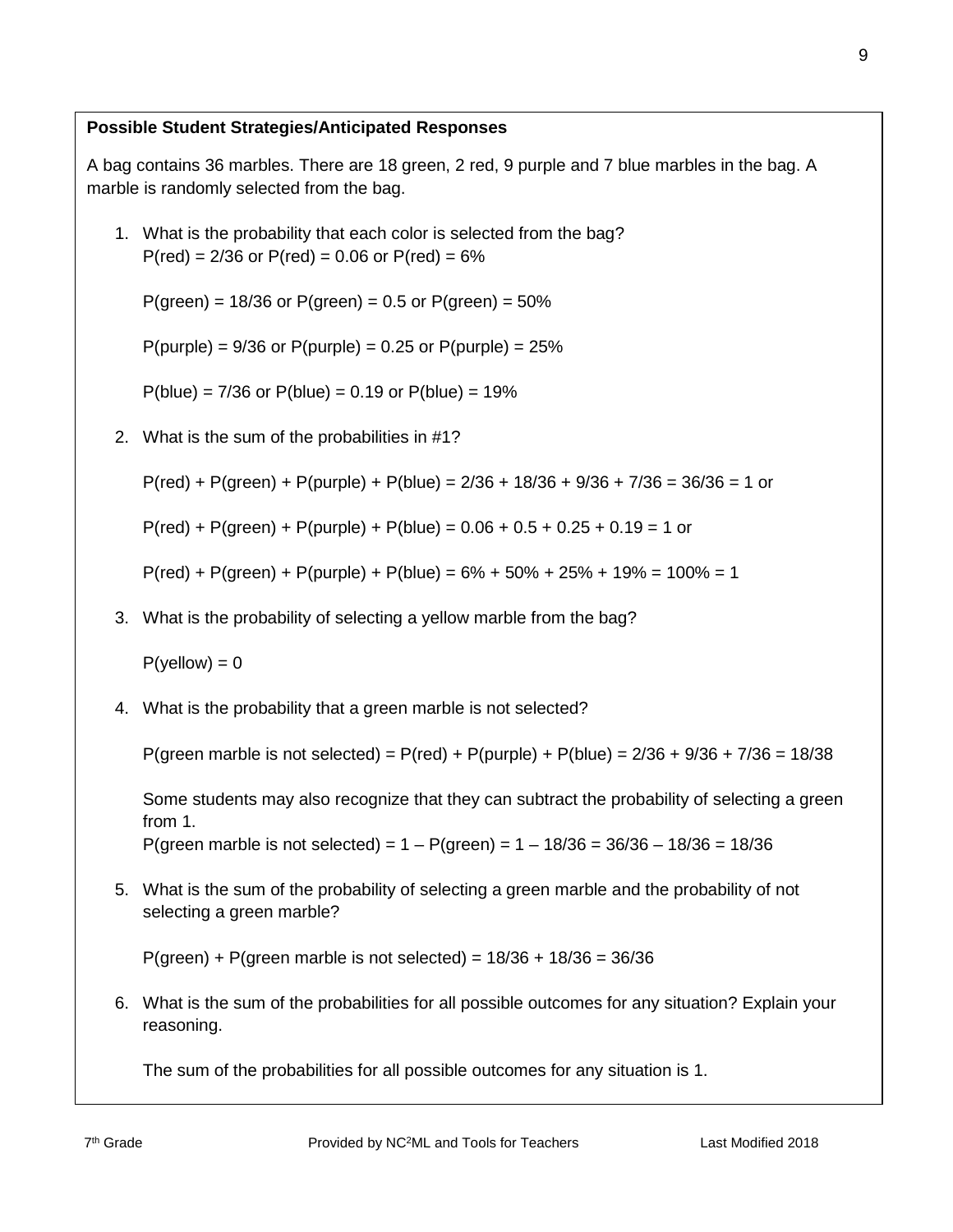# **Formative Assessment for Probability Cluster Assessment Four**

| <b>Framework Cluster &amp; Content Standards</b><br>What content standards can be addressed by<br>this formative assessment?                                                                                                                                                                                                                                                                                                                                                                                                                                   | <b>Mathematical Practice Standards</b><br>What practice standards can be addressed by<br>this formative assessment? |  |  |  |
|----------------------------------------------------------------------------------------------------------------------------------------------------------------------------------------------------------------------------------------------------------------------------------------------------------------------------------------------------------------------------------------------------------------------------------------------------------------------------------------------------------------------------------------------------------------|---------------------------------------------------------------------------------------------------------------------|--|--|--|
| NC.7.SP.6 Collect data to calculate the<br>experimental probability of a chance event,                                                                                                                                                                                                                                                                                                                                                                                                                                                                         | MP1 Make sense of problems and persevere in<br>solving them.                                                        |  |  |  |
| observing its long-run relative frequency. Use<br>this experimental probability to predict the                                                                                                                                                                                                                                                                                                                                                                                                                                                                 | MP2 Reason abstractly and quantitatively.                                                                           |  |  |  |
| approximate relative frequency.                                                                                                                                                                                                                                                                                                                                                                                                                                                                                                                                | MP4 Model with mathematics.                                                                                         |  |  |  |
| NC.7.SP.7 Develop a probability model and use<br>it to find probabilities of simple events.<br>a. Develop a uniform probability model by<br>assigning equal probability to all<br>outcomes and use the model to<br>determine probabilities of events.                                                                                                                                                                                                                                                                                                          | MP7 Look for and make use of structure.                                                                             |  |  |  |
| <b>Learning Targets</b><br>What learning targets will be assessed?<br>Make predictions about the likelihood of a chance event before conducting an experiment<br>Approximate the probability of a chance event by collecting data on the chance process that<br>$\bullet$<br>produces it and observing its long-run relative frequency, and predict the approximate relative<br>frequency given the probability<br>Compare predictions before an experiment is conducted to experimental probability to<br>consider refining conjectures<br>Consider variation |                                                                                                                     |  |  |  |
| <b>Timing: After instruction</b>                                                                                                                                                                                                                                                                                                                                                                                                                                                                                                                               |                                                                                                                     |  |  |  |

Task adapted from: Lappan, G., Phillips, E. D., Fey, J. T., & Friel, S. N. (2014). *Connected Mathematics Project: What do you expect?* Boston, MA: Pearson.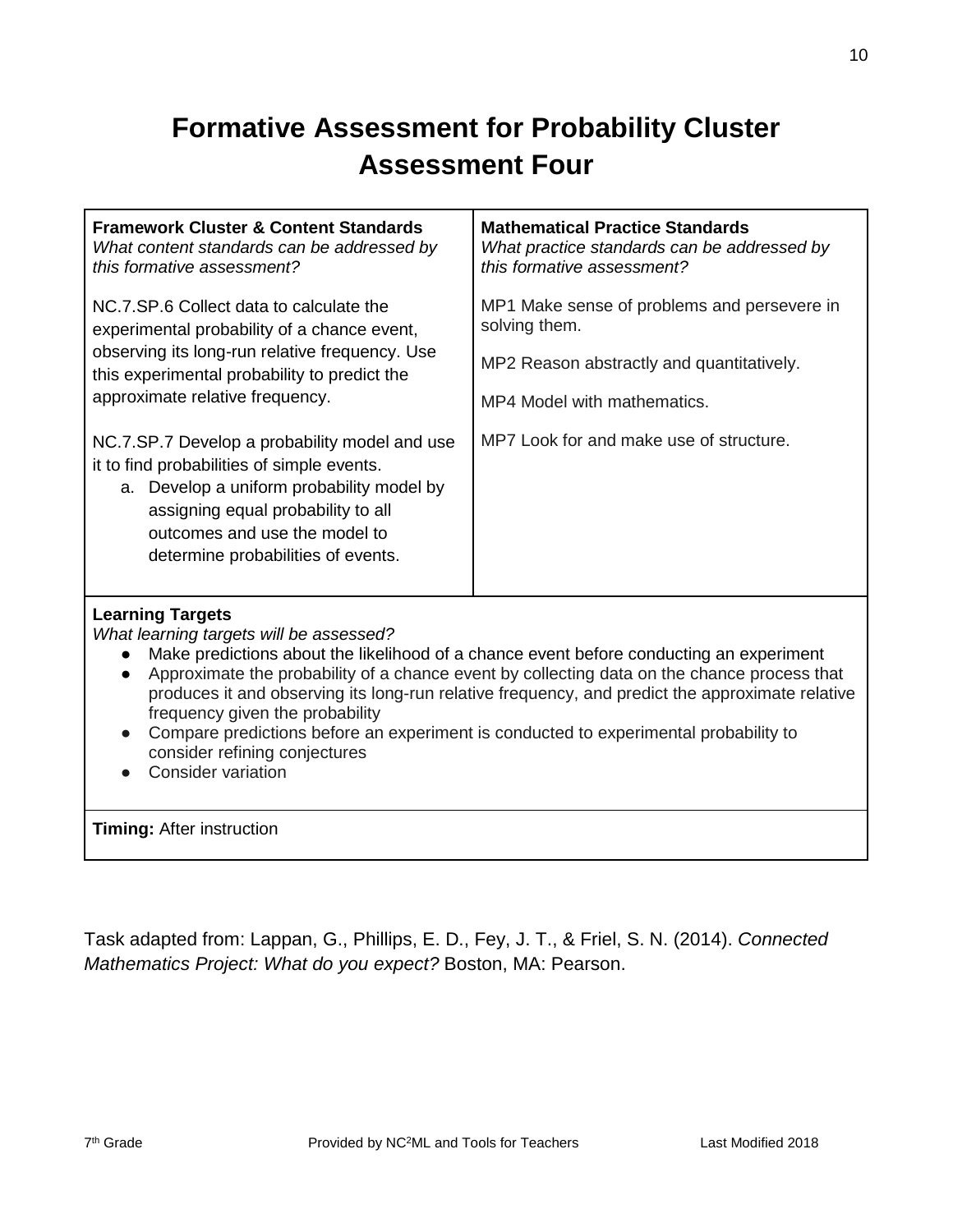Marie likes to have corn with dinner. Her parents want to make sure she is eating a balanced diet and prefer for her to eat a vegetable that has more nutrients, like spinach. They decide to leave it up to chance. Each day in April, Marie flips a coin. If the coin lands on heads, she will have corn. If the coin lands on tails, she will eat spinach.

- 1. Make a prediction about how many days Marie can expect to eat corn in April. Explain your reasoning.
- 2. Conduct an experiment to test your prediction. Using a fair coin, flip a coin 30 times. Record your results.
- 3. As you collect more data, what do you notice about the percent of flips that are heads?
- 4. Based on your results, what percent of the total number of flips is heads? How about tails?
- 5. Combine the data that you collected with your classmates.
	- a. What percent of the total number of flips is heads? How about tails?
	- b. What do you notice about the percent of flips that are heads? Tails?
- 6. Based on your results how many days do you expect Marie to eat corn in April? Explain.
- 7. Compare your predictions in #1 and your response to #6. In what way, if any, would you refine your prediction from #1? Explain.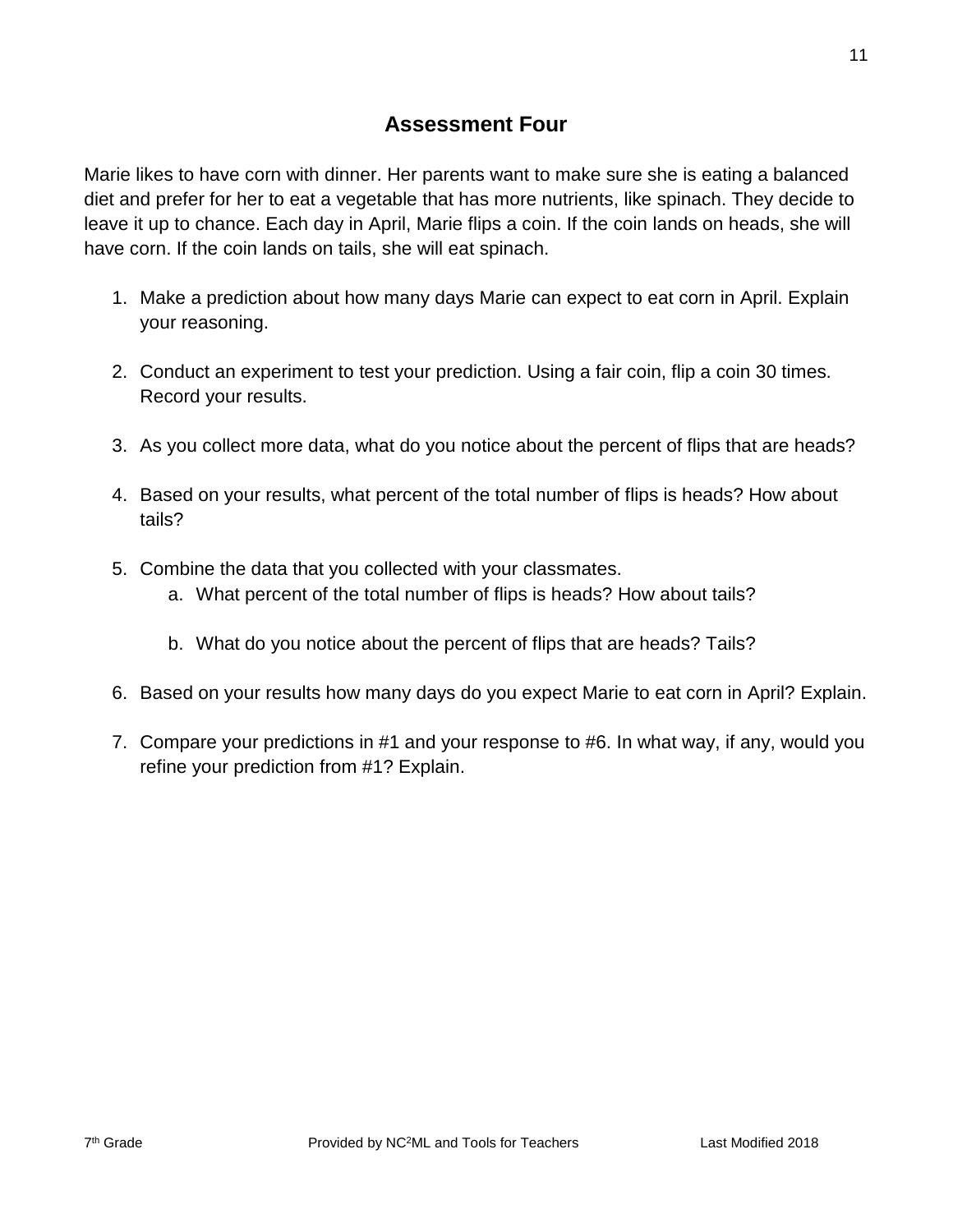#### **Record your results in the table.**

| Day                     | Result (H or T) | # H so far | Fraction of H so far | $%$ of H so far |
|-------------------------|-----------------|------------|----------------------|-----------------|
| $\mathbf{1}$            |                 |            |                      |                 |
| $\mathbf 2$             |                 |            |                      |                 |
| $\mathbf{3}$            |                 |            |                      |                 |
| $\overline{\mathbf{4}}$ |                 |            |                      |                 |
| ${\bf 5}$               |                 |            |                      |                 |
| $\bf 6$                 |                 |            |                      |                 |
| $\overline{\mathbf{7}}$ |                 |            |                      |                 |
| $\pmb{8}$               |                 |            |                      |                 |
| $\boldsymbol{9}$        |                 |            |                      |                 |
| ${\bf 10}$              |                 |            |                      |                 |
| $11$                    |                 |            |                      |                 |
| $12$                    |                 |            |                      |                 |
| $13$                    |                 |            |                      |                 |
| 14                      |                 |            |                      |                 |
| 15                      |                 |            |                      |                 |
| ${\bf 16}$              |                 |            |                      |                 |
| $17\,$                  |                 |            |                      |                 |
| ${\bf 18}$              |                 |            |                      |                 |
| $19$                    |                 |            |                      |                 |
| ${\bf 20}$              |                 |            |                      |                 |
| ${\bf 21}$              |                 |            |                      |                 |
| $\bf 22$                |                 |            |                      |                 |
| 23                      |                 |            |                      |                 |
| ${\bf 24}$              |                 |            |                      |                 |
| $25\,$                  |                 |            |                      |                 |
| $26\,$                  |                 |            |                      |                 |
| ${\bf 27}$              |                 |            |                      |                 |
| ${\bf 28}$              |                 |            |                      |                 |
| 29                      |                 |            |                      |                 |
| $30\,$                  |                 |            |                      |                 |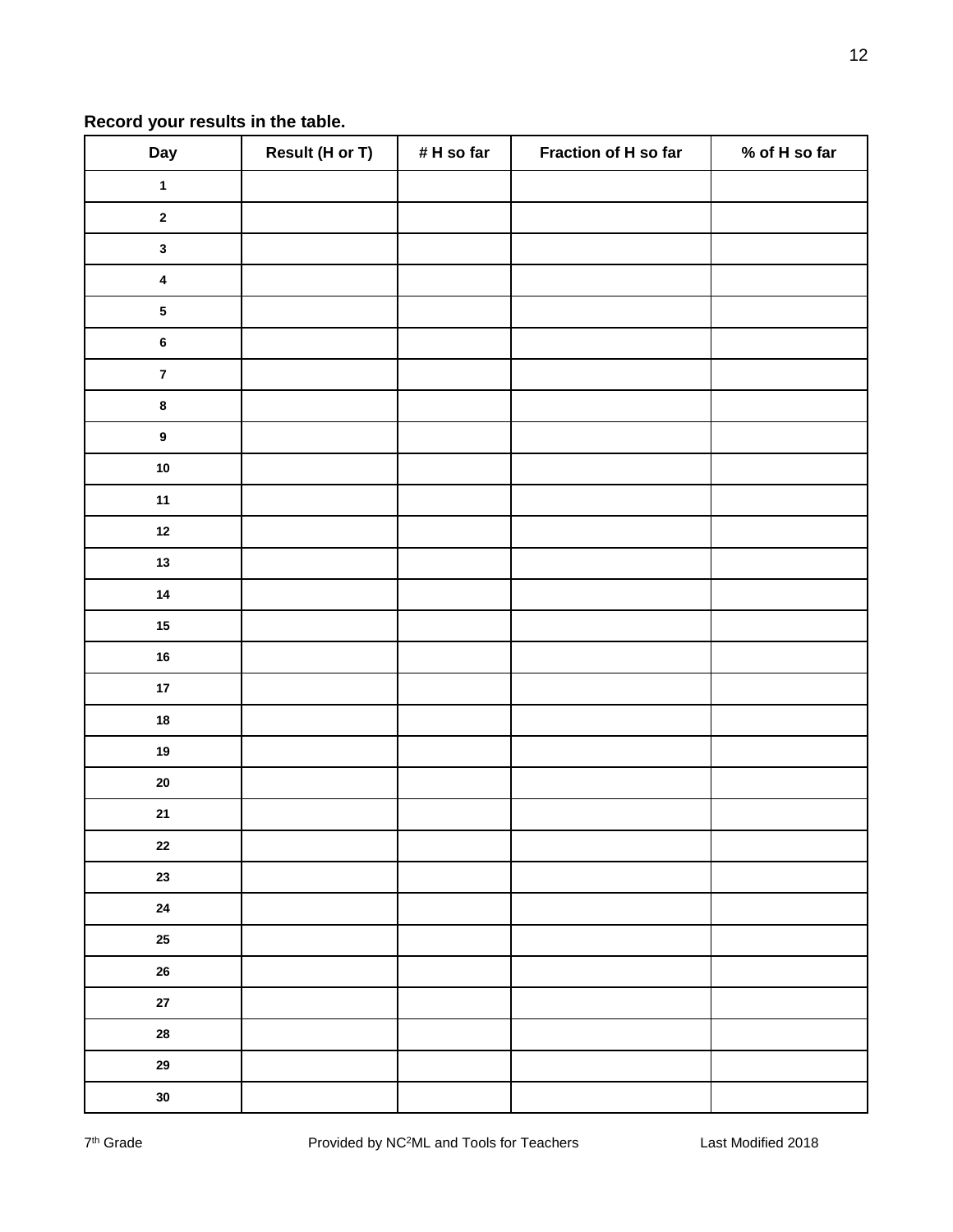Note: As an alternative to or in addition to tossing a fair coin (in #2), students might simulate flipping a fair coin using software or applets.

Marie likes to have corn with dinner. Her parents want to make sure she is eating a balanced diet and prefer for her to eat a vegetable that has more nutrients, like spinach. They decide to leave it up to chance. Each day in April, Marie flips a coin. If the coin lands on heads, she will have corn. If the coin lands on tails, she will eat spinach.

1. Make a prediction about how many days Marie can expect to eat corn in April. Explain your reasoning.

Answers will vary. Some students may predict that Marie will eat corn 15 times during April. They may reason that since it is equally likely as it is unlikely that she will eat corn the probability that she will eat corn is 1/2 (or .5 or 50%); since there are 30 days in April, half of thirty is 15. Others may provide predictions such 12, 13, 14, 16, or 17 days indicating that the probability is close to 15 but may not be exactly 15. Other students may provide an interval, like between 13 and 16 or 12 and 17, using the same reasoning.

2. Conduct an experiment to test your prediction. Using a fair coin, flip a coin 30 times. Record your results.

Before students conduct their experiment, you may want to decide how students will organize the data that they collect. Data may be organized in a table such as the one below: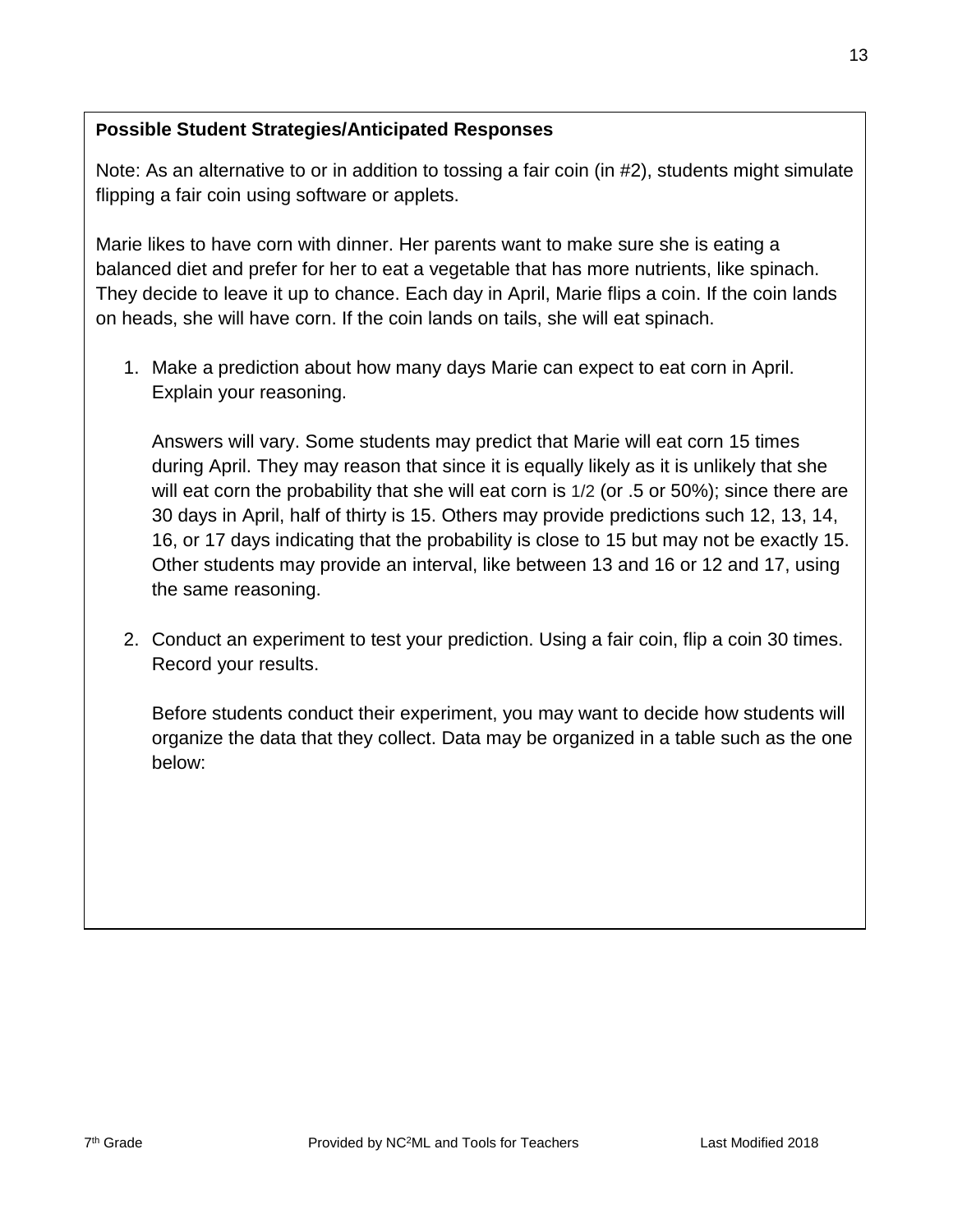| Day                     | Result (H or T)           | # H so far                | Fraction of H so far | % of H so far |
|-------------------------|---------------------------|---------------------------|----------------------|---------------|
| $\mathbf{1}$            | $\boldsymbol{\mathsf{H}}$ | $\mathbf{1}$              | $1/1$                | 100%          |
| $\mathbf 2$             | $\boldsymbol{\mathsf{H}}$ | $\overline{2}$            | $2/2$                | 100%          |
| $\mathbf 3$             | $\top$                    | $\sqrt{2}$                | $2/3$                | 67%           |
| $\overline{\mathbf{4}}$ | $\top$                    | $\overline{2}$            | $2/4$                | 50%           |
| ${\bf 5}$               | $\top$                    | $\sqrt{2}$                | $2/5$                | 40%           |
| $\bf 6$                 | $\top$                    | $\mathbf 2$               | $2/6$                | 33%           |
| $\bf 7$                 | $\top$                    | $\mathbf 2$               | $2/7$                | 29%           |
| $\bf8$                  | $\boldsymbol{\mathsf{H}}$ | $\ensuremath{\mathsf{3}}$ | $3/8$                | 38%           |
| $\boldsymbol{9}$        | $\top$                    | $\ensuremath{\mathsf{3}}$ | $3/9$                | 33%           |
| $10\,$                  | $\boldsymbol{\mathsf{H}}$ | $\overline{\mathbf{4}}$   | 4/10                 | 40%           |
| 11                      | $\boldsymbol{\mathsf{H}}$ | $\,$ 5 $\,$               | 5/11                 | 45%           |
| 12                      | $\top$                    | $\mathbf 5$               | $5/12$               | 42%           |
| 13                      | $\boldsymbol{\mathsf{H}}$ | $\,6$                     | 6/13                 | 46%           |
| $14$                    | $\boldsymbol{\mathsf{H}}$ | $\boldsymbol{7}$          | $7/14$               | 50%           |
| $15\,$                  | $\top$                    | $\boldsymbol{7}$          | $7/15$               | 47%           |
| 16                      | $\boldsymbol{\mathsf{H}}$ | $\bf8$                    | 8/16                 | 50%           |
| $17\,$                  | $\boldsymbol{\mathsf{H}}$ | $\boldsymbol{9}$          | 9/17                 | 53%           |
| ${\bf 18}$              | $\boldsymbol{\mathsf{H}}$ | $10$                      | 10/18                | 56%           |
| 19                      | $\top$                    | $10$                      | 10/19                | 53%           |
| ${\bf 20}$              | $\sf T$                   | $10$                      | 10/20                | 50%           |
| 21                      | $\boldsymbol{\mathsf{H}}$ | $11$                      | 11/21                | 52%           |
| ${\bf 22}$              | $\sf T$                   | $11$                      | 11/22                | 50%           |
| 23                      | $\top$                    | $11$                      | 11/23                | 48%           |
| ${\bf 24}$              | $\boldsymbol{\mathsf{H}}$ | $12\,$                    | 12/24                | 50%           |
| $25\,$                  | $\top$                    | $12\,$                    | 12/25                | 48%           |
| ${\bf 26}$              | $\boldsymbol{\mathsf{H}}$ | $13$                      | 13/26                | 50%           |
| ${\bf 27}$              | $\top$                    | $13$                      | 13/27                | 48%           |
| ${\bf 28}$              | $\boldsymbol{\mathsf{H}}$ | $14$                      | 14/28                | 50%           |
| 29                      | $\top$                    | 14                        | 14/29                | 48%           |
| $30\,$                  | $\top$                    | 14                        | 14/30                | 47%           |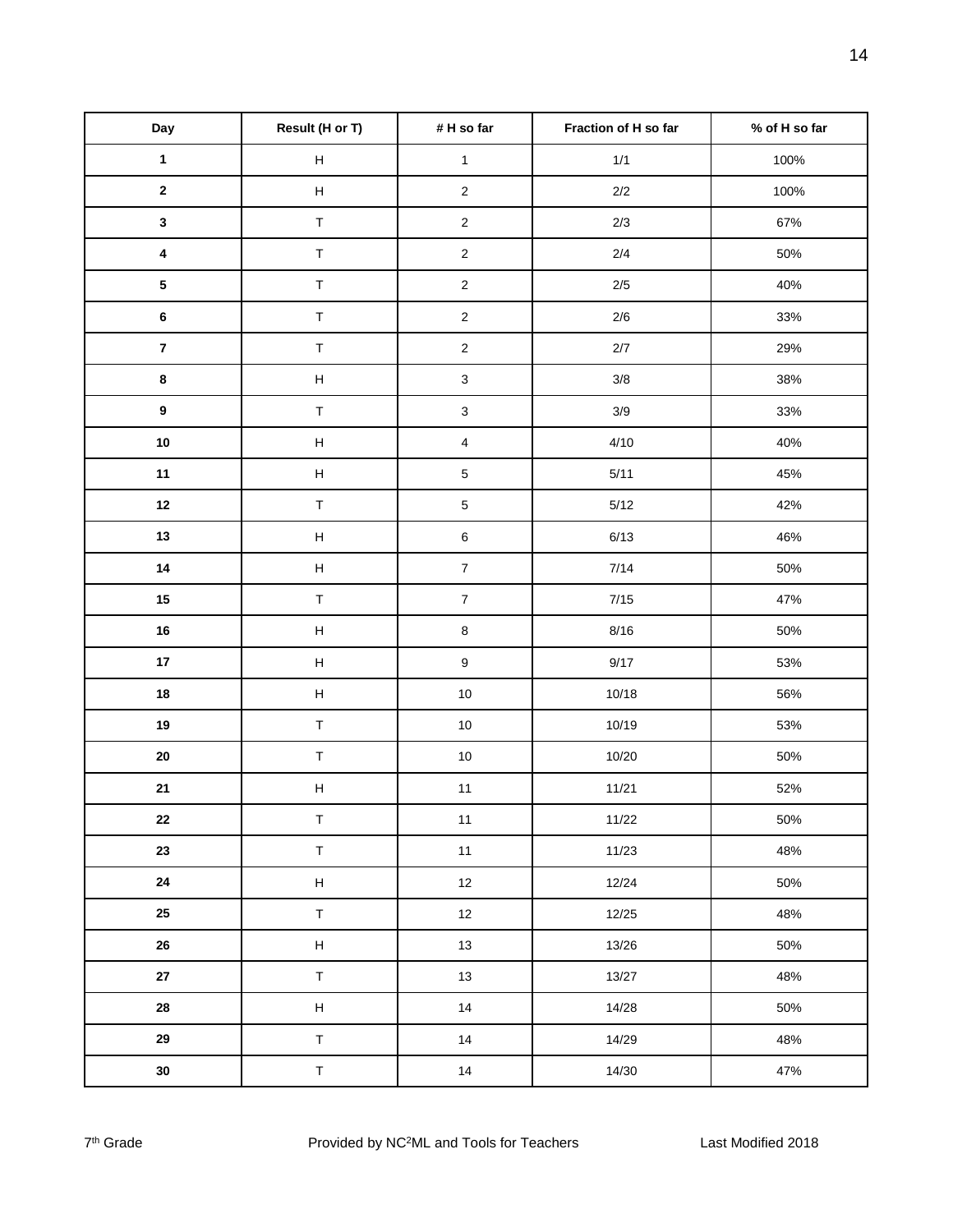Answers will vary. The table above shows the results of an actual experiment, where the data was collected from flipping a fair coin 30 times.

3. As you collect more data, what do you notice about the percent of flips that are heads?

Answers will vary. Students may notice that the percent of flips that are heads is close to 50% as they collect more data. Some students may notice that after a small number of flips that the number/fraction/percent of heads varies more greatly than after many flips. For example, in the first ten flips, the percent of heads varies from as low as 33% to as high as 100%. However, after 13 flips, the percent of getting a heads is very close to 50% (46% to 56%) for the remaining flips.

4. Based on your results, what percent of the total number of flips is heads? How about tails?

Answers will vary. In this case, the percent of flips resulting in heads is 47%, and the percent of flips resulting in tails is 53%.

- 5. Combine the data that you collected with your classmates.
	- a. What percent of the total number of flips is heads? How about tails?
	- b. What do you notice about the percent of flips that are heads? Tails?

Answers will vary. As in #3, students may notice that the percent of flips that are heads is close to 50% as they combine class data. Students may also notice that the percent of flips that land on heads varies less as class data is combined as compared to the variation they observed after a small number of coin flips in #2.

6. Based on your results how many days do you expect Marie to eat corn in April? Explain.

While answers will vary as they did in #1, students should reason that Marie will eat corn 15 days during April or a number of days close to 15 (likely responses will be between 13 and 16 days). They will likely explain that based on their experimental probability (or as a result of their experiment and/or combined class data) that the coin landed on heads 50% of the time, or some number close to 50%.

7. Compare your predictions in #1 and your response to #6. In what way, if any, would you refine your prediction from #1? Explain.

Answers will vary.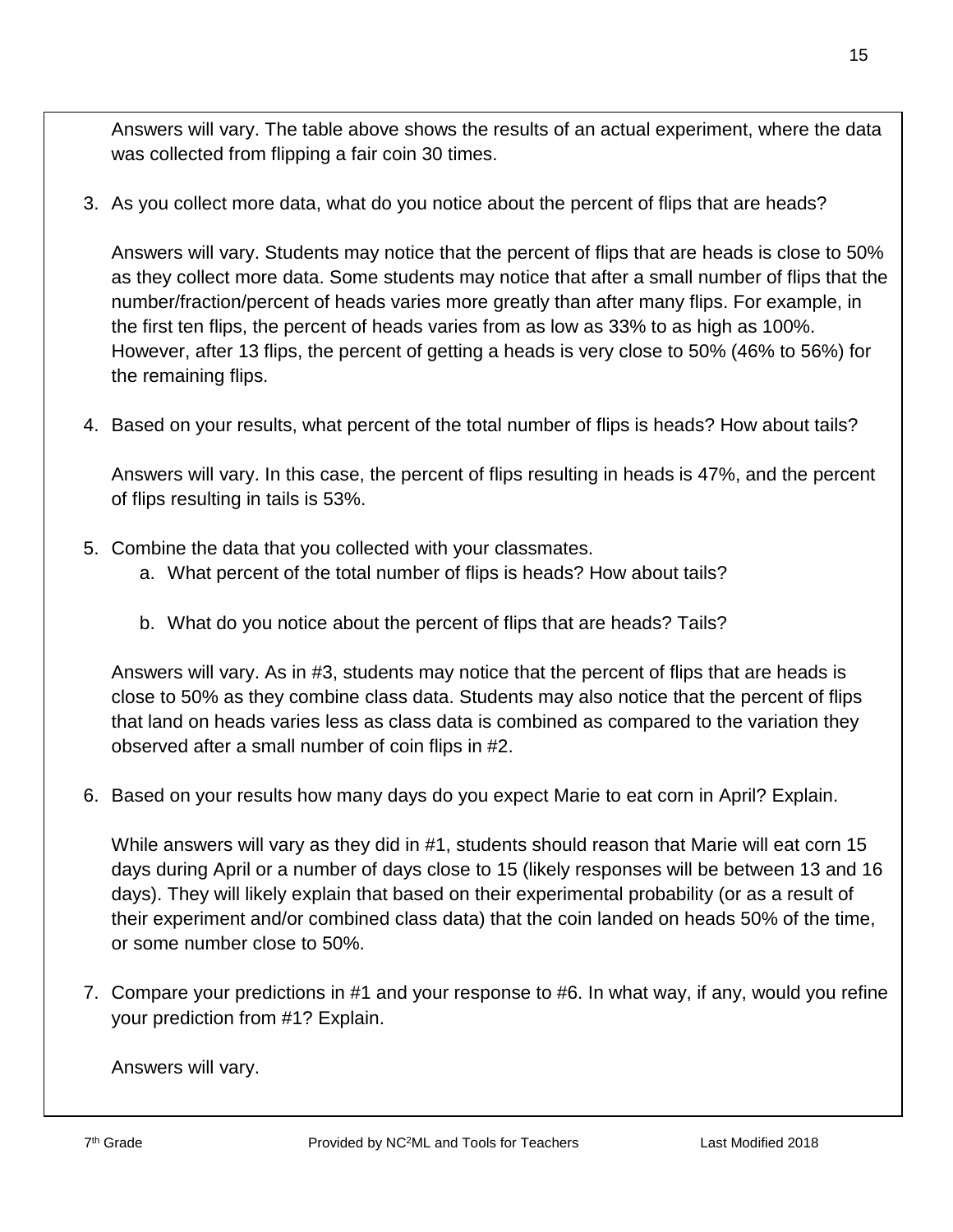# **Formative Assessment for Probability Cluster Assessment Five**

| <b>Framework Cluster &amp; Content Standards</b><br>What content standards can be addressed by<br>this formative assessment?                                                                                                                                                                                                                                                                                                                                                                                                                 | <b>Mathematical Practice Standards</b><br>What practice standards can be addressed by<br>this formative assessment?                      |
|----------------------------------------------------------------------------------------------------------------------------------------------------------------------------------------------------------------------------------------------------------------------------------------------------------------------------------------------------------------------------------------------------------------------------------------------------------------------------------------------------------------------------------------------|------------------------------------------------------------------------------------------------------------------------------------------|
| NC.7.SP.8 Determine probabilities of compound<br>events using organized lists, tables, tree<br>diagrams, and simulation.<br>a. Understand that, just as with simple<br>events, the probability of a compound<br>event is the fraction of outcomes in the<br>sample space for which the compound<br>event occurs.<br>b. For an event described in everyday<br>language, identify the outcomes in the<br>sample space which compose the event,<br>when the sample space is represented<br>using organized lists, tables, and tree<br>diagrams. | MP1 Make sense of problems and persevere in<br>solving them.<br>MP2 Reason abstractly and quantitatively.<br>MP4 Model with mathematics. |
| <b>Learning Targets</b>                                                                                                                                                                                                                                                                                                                                                                                                                                                                                                                      |                                                                                                                                          |

*What learning targets will be assessed?*

- Use an organized lists, tables, tree diagrams, or other representation to represent the sample space for a compound event
- Recognize that the probability of a compound event is the ratio of outcomes for which the compound event occurs out of all possible outcomes of the compound event
- Compare the probabilities of more than one compound event and determine which is more likely to occur

**Timing:** Before instruction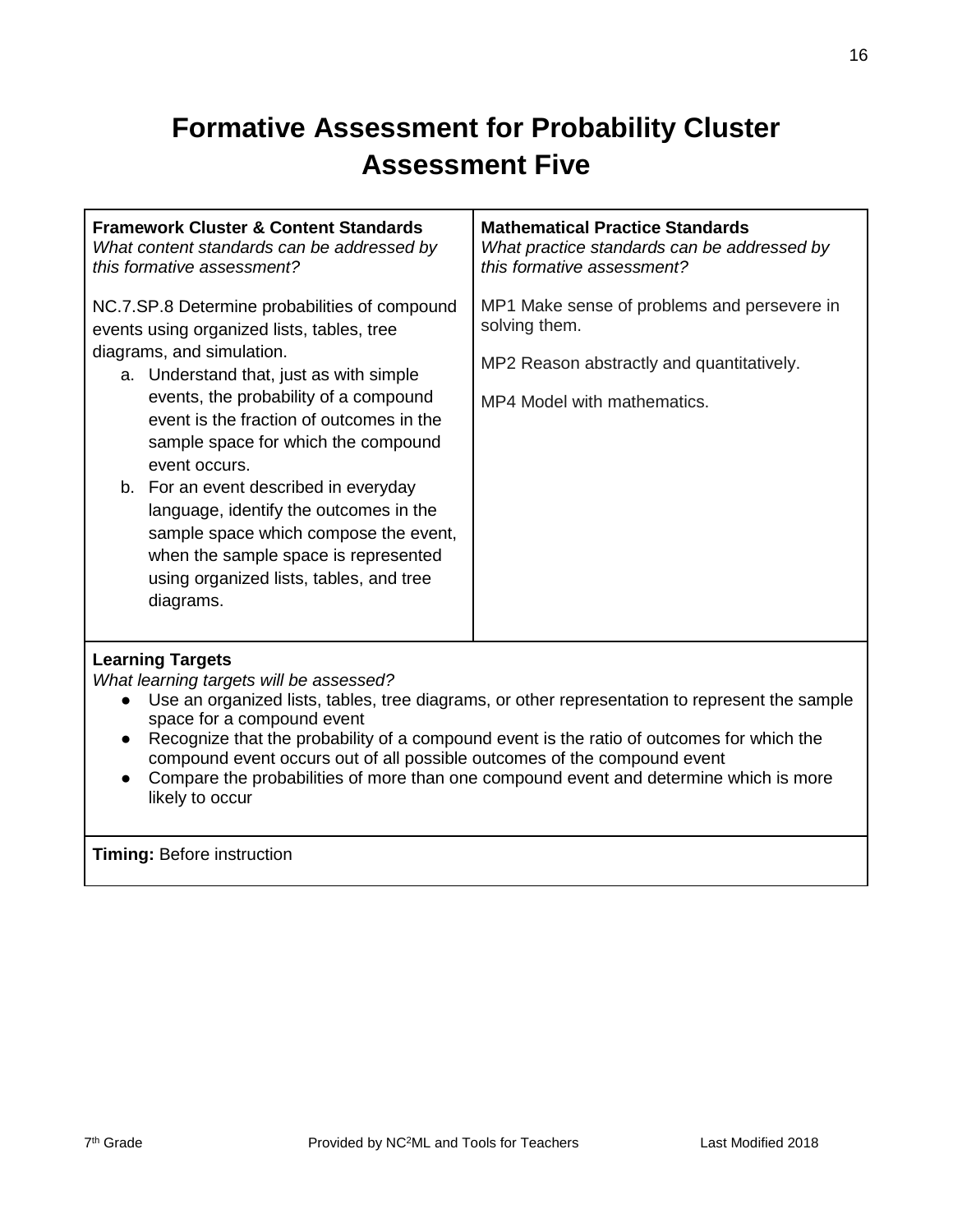

Suppose you spin each spinner one time.

- 1. Use an organized list, table, or tree diagram to show all the possible outcomes.
- 2. Find the probability of each event:
	- a. P(get at least one green) =
	- b. P(get at least one red)  $=$
	- c.  $P$ (get at least one blue) =
	- d. P(get at least one white)  $=$
	- e.  $P$ (get at least one orange) =
- 3. Which of the following is more likely?
	- a. The probability of getting two green or the probability of getting a blue and a red (order doesn't matter)?
	- b. The probability of getting at least one blue or the probability of getting two of the same color?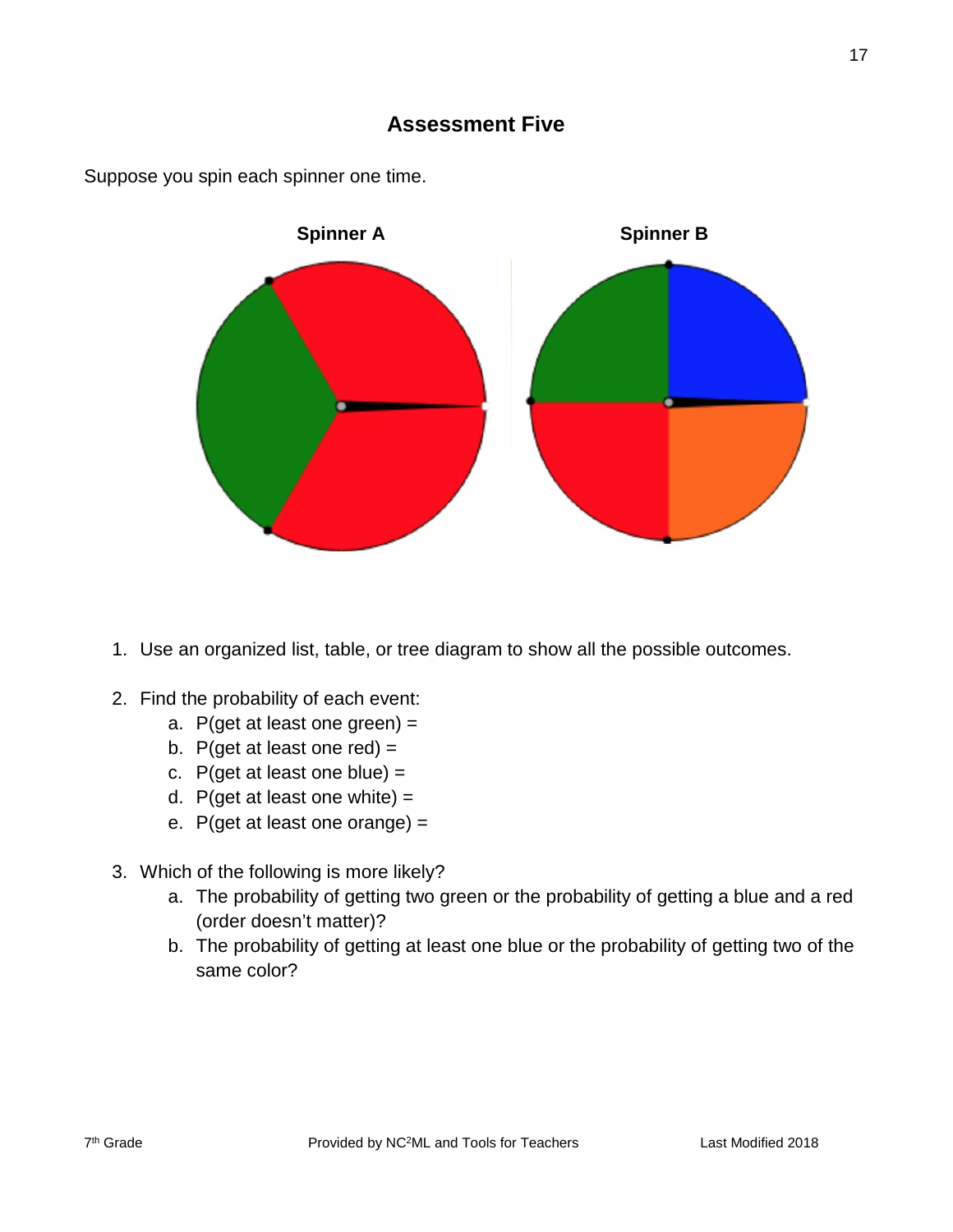1. Use an organized list, table, or tree diagram to show all the possible outcomes.

Examples of possible ways to represent the sample space, all possible outcomes of the experiment.

| <b>First Spin</b> | <b>Second Spin</b> | <b>Outcome</b> |  |
|-------------------|--------------------|----------------|--|
| red               | green              | red, green     |  |
| red               | blue               | red, blue      |  |
| red               | orange             | red, orange    |  |
| red               | red                | red, red       |  |
| green             | green              | green, green   |  |
| green             | blue               | green, blue    |  |
| green             | orange             | green, orange  |  |
| green             | red                | green, red     |  |
| red               | green              | red, green     |  |
| red               | blue               | red, blue      |  |
| red               | orange             | red, orange    |  |
| red               | red                | red, red       |  |

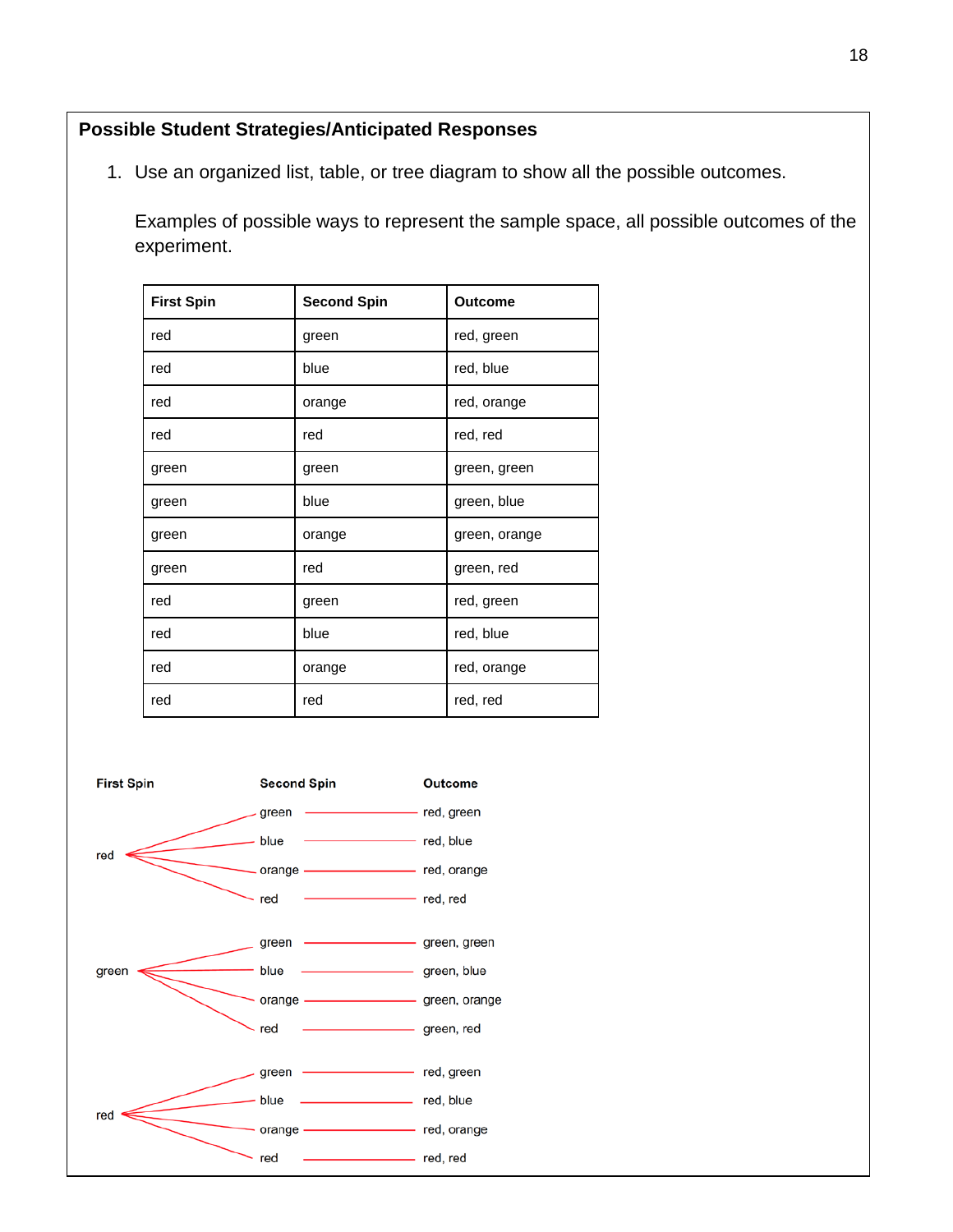Some students may list only one red and green for the first spinner which will change the probability. Using this solution, a nice discussion about "weighted" probabilities may arise.

- 2. Find the probability of each event:
	- a. P(get at least one green) =  $6/12$
	- b. P(get at least one red) =  $9/12$
	- c. P(get at least one blue) =  $3/12$
	- d. P(get at least one white) =  $0$
	- e. P(get at least one orange) =  $3/12$
- 3. Which of the following is more likely?
	- a. The probability of getting two green or the probability of getting a blue and a red (order doesn't matter)?

The probability of getting two green is 1/12, and the probability of getting a blue and a red is 2/12. So, the probability of getting a blue and a red is more likely.

b. The probability of getting at least one blue or the probability of getting two of the same color?

The probability of getting at least one blue is 3/12, and the probability of getting two of the same color is 3/12. Thus, both are equally as likely since they have the same probability.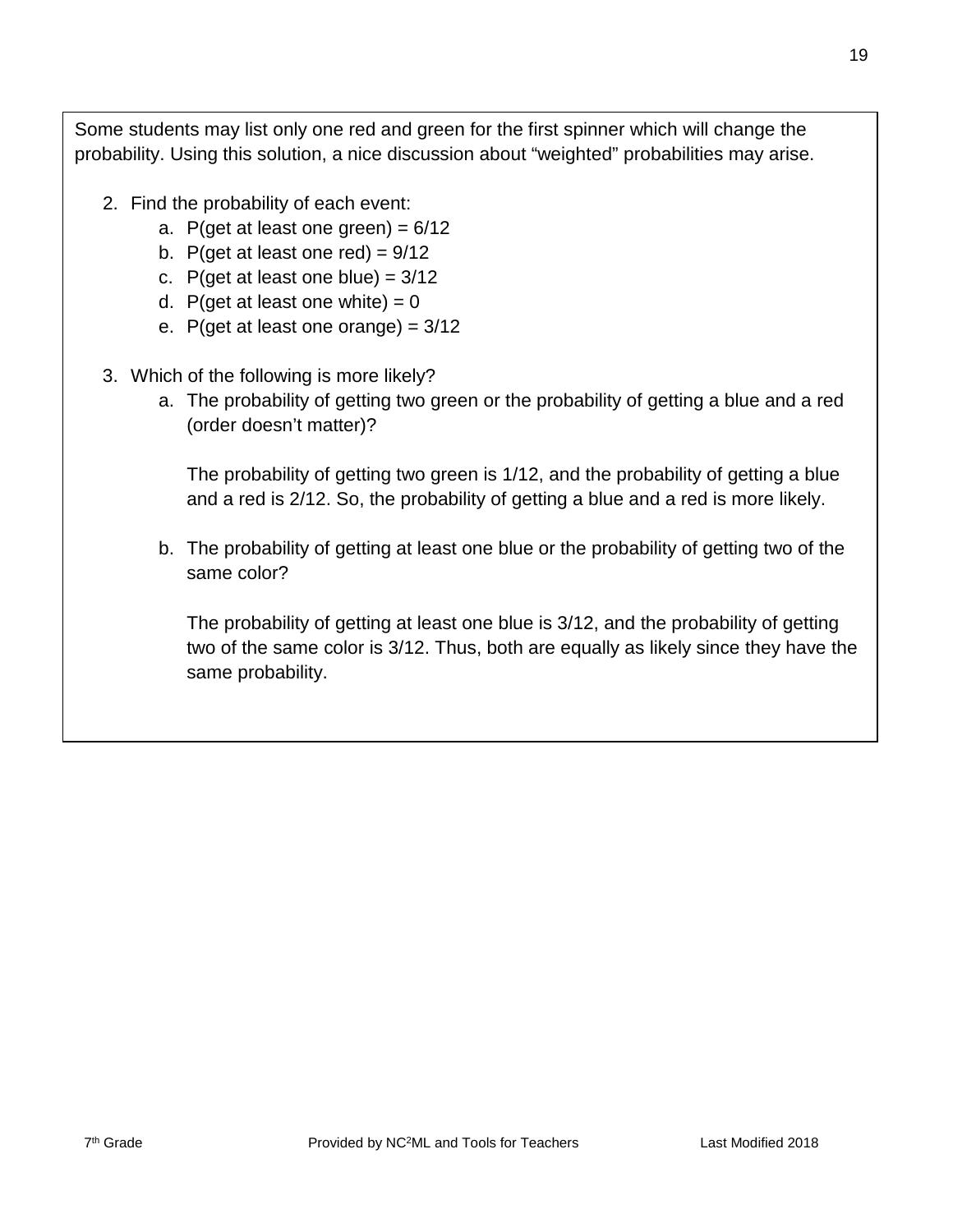# **Formative Assessment for Probability Cluster Assessment Six**

| <b>Framework Cluster &amp; Content Standards</b><br>What content standards can be addressed by<br>this formative assessment?                                                                                                                                                                                                                                                                                                                                                                                                                 | <b>Mathematical Practice Standards</b><br>What practice standards can be addressed by<br>this formative assessment?                                                                                                 |
|----------------------------------------------------------------------------------------------------------------------------------------------------------------------------------------------------------------------------------------------------------------------------------------------------------------------------------------------------------------------------------------------------------------------------------------------------------------------------------------------------------------------------------------------|---------------------------------------------------------------------------------------------------------------------------------------------------------------------------------------------------------------------|
| NC.7.SP.8 Determine probabilities of compound<br>events using organized lists, tables, tree<br>diagrams, and simulation.<br>a. Understand that, just as with simple<br>events, the probability of a compound<br>event is the fraction of outcomes in the<br>sample space for which the compound<br>event occurs.<br>b. For an event described in everyday<br>language, identify the outcomes in the<br>sample space which compose the event,<br>when the sample space is represented<br>using organized lists, tables, and tree<br>diagrams. | MP1 Make sense of problems and persevere in<br>solving them.<br>MP2 Reason abstractly and quantitatively.<br>MP3 Construct viable arguments and critique the<br>reasoning of others.<br>MP4 Model with mathematics. |
| l earning Targets                                                                                                                                                                                                                                                                                                                                                                                                                                                                                                                            |                                                                                                                                                                                                                     |

#### **Learning Targets**

*What learning targets will be assessed?*

- Use an organized lists, tables, tree diagrams, or other representation to represent the sample space for a compound event
- Recognize that the probability of a compound event is the ratio of outcomes for which the compound event occurs out of all possible outcomes of the compound event
- Compare the probabilities of more than one compound event and determine which is more likely to occur

**Timing:** After instruction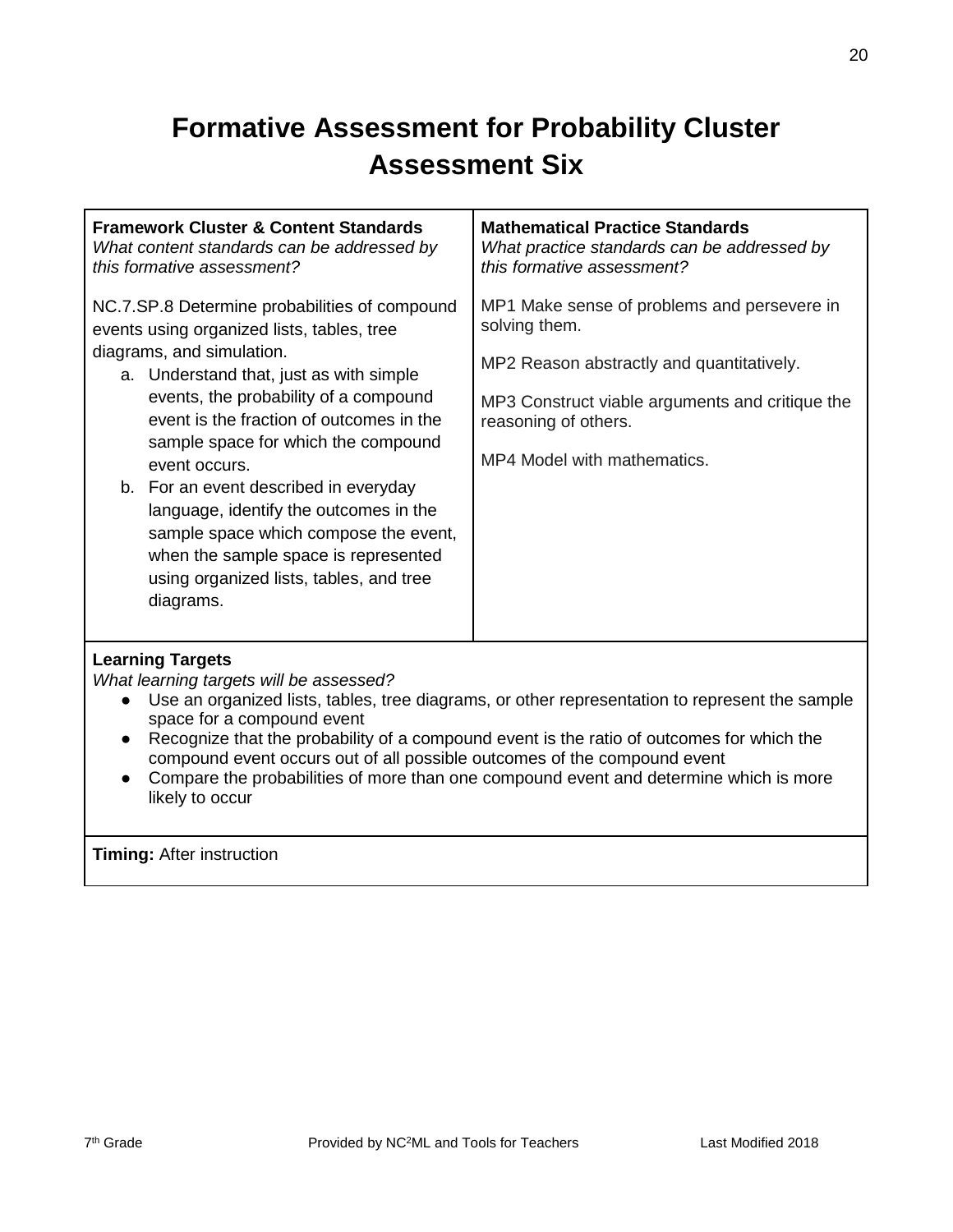## **Assessment Six**

Anna, Jamie, and Keisha want to play a game. They decide to leave the decision about who will go first up to chance and agree to use spinners that they made in their math class. Each person will get two spins and can spin each spinner once or one spinner twice. To win, you must get a green on one spin and red on the other. The order of the spin does not matter. Anna decides she wants to spin Spinner A twice. Jamie decides to spin Spinner B twice. Keisha decides she will spin Spinner A and Spinner B once. Who has the better strategy for winning? Explain.

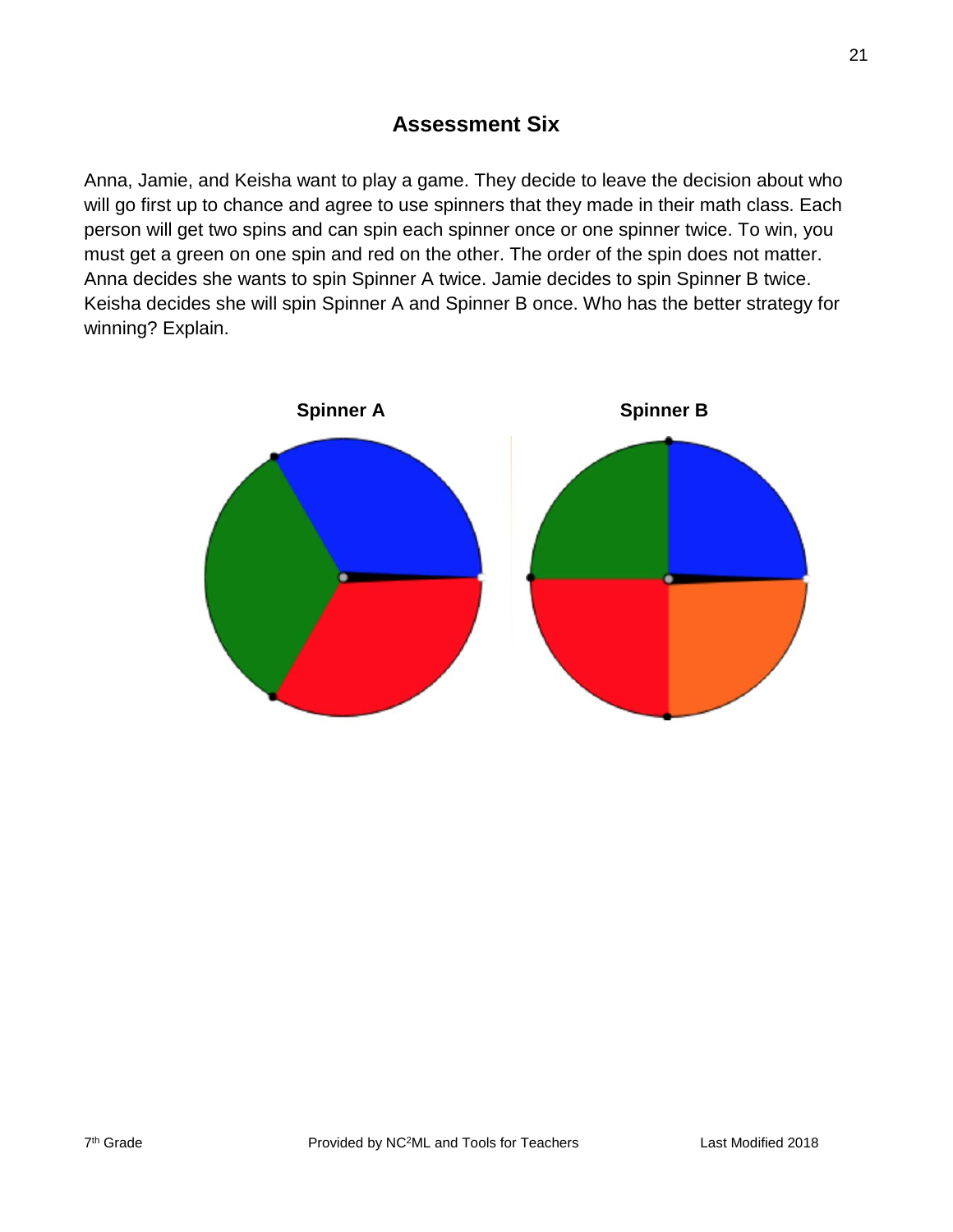Anna has the best strategy for winning, followed by Keisha and then Jamie. The probability that Anna will get a green on one spin and a red on the other is 2/9 (or 0.22 or 22%). The probability that Keisha will get a green on one spin and a red on the other is 2/12 (or 0.17 or 17%). The probability that Jamie will get a green on one spin and a red on the other is 2/16 (or 0.13 or 13%).



P(Anna will win) =  $2/9$  (or 0.22 or 22%)  $P(Keisha will win) = 2/12$  (or 0.17 or 17%)







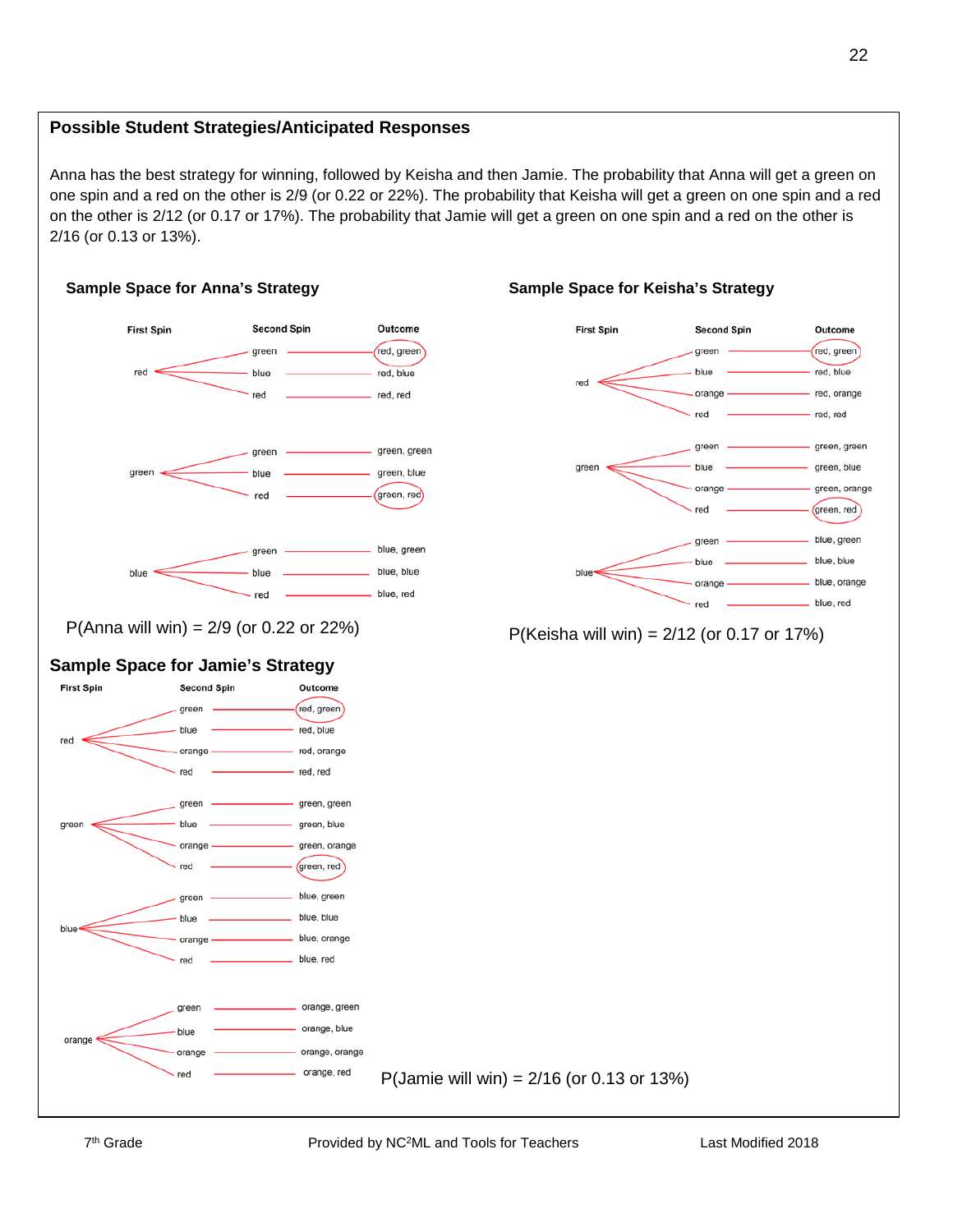# **Formative Assessment for Probability Cluster Assessment Seven**

| <b>Framework Cluster &amp; Content Standards</b><br>What content standards can be addressed by<br>this formative assessment?                                                                                                                                                                                                                                                                                                                                                                                                                 | <b>Mathematical Practice Standards</b><br>What practice standards can be addressed by<br>this formative assessment?                                                                                                 |
|----------------------------------------------------------------------------------------------------------------------------------------------------------------------------------------------------------------------------------------------------------------------------------------------------------------------------------------------------------------------------------------------------------------------------------------------------------------------------------------------------------------------------------------------|---------------------------------------------------------------------------------------------------------------------------------------------------------------------------------------------------------------------|
| NC.7.SP.8 Determine probabilities of compound<br>events using organized lists, tables, tree<br>diagrams, and simulation.<br>a. Understand that, just as with simple<br>events, the probability of a compound<br>event is the fraction of outcomes in the<br>sample space for which the compound<br>event occurs.<br>b. For an event described in everyday<br>language, identify the outcomes in the<br>sample space which compose the event,<br>when the sample space is represented<br>using organized lists, tables, and tree<br>diagrams. | MP1 Make sense of problems and persevere in<br>solving them.<br>MP2 Reason abstractly and quantitatively.<br>MP3 Construct viable arguments and critique the<br>reasoning of others.<br>MP4 Model with mathematics. |
| <b>Learning Targets</b><br>What learning targets will be assessed?                                                                                                                                                                                                                                                                                                                                                                                                                                                                           | Use an organized lists, tables, tree diagrams, or other representation to represent the sample                                                                                                                      |

- Use an organized lists, tables, tree diagrams, or other representation to represent the sample space for a compound event
- Recognize that the probability of a compound event is the ratio of outcomes for which the compound event occurs out of all possible outcomes of the compound event
- Compare the probabilities of more than one compound event and determine which is more likely to occur

**Timing:** After instruction

Task adapted from: Lappan, G., Phillips, E. D., Fey, J. T., & Friel, S. N. (2014). *Connected Mathematics Project: What do you expect?* Boston, MA: Pearson.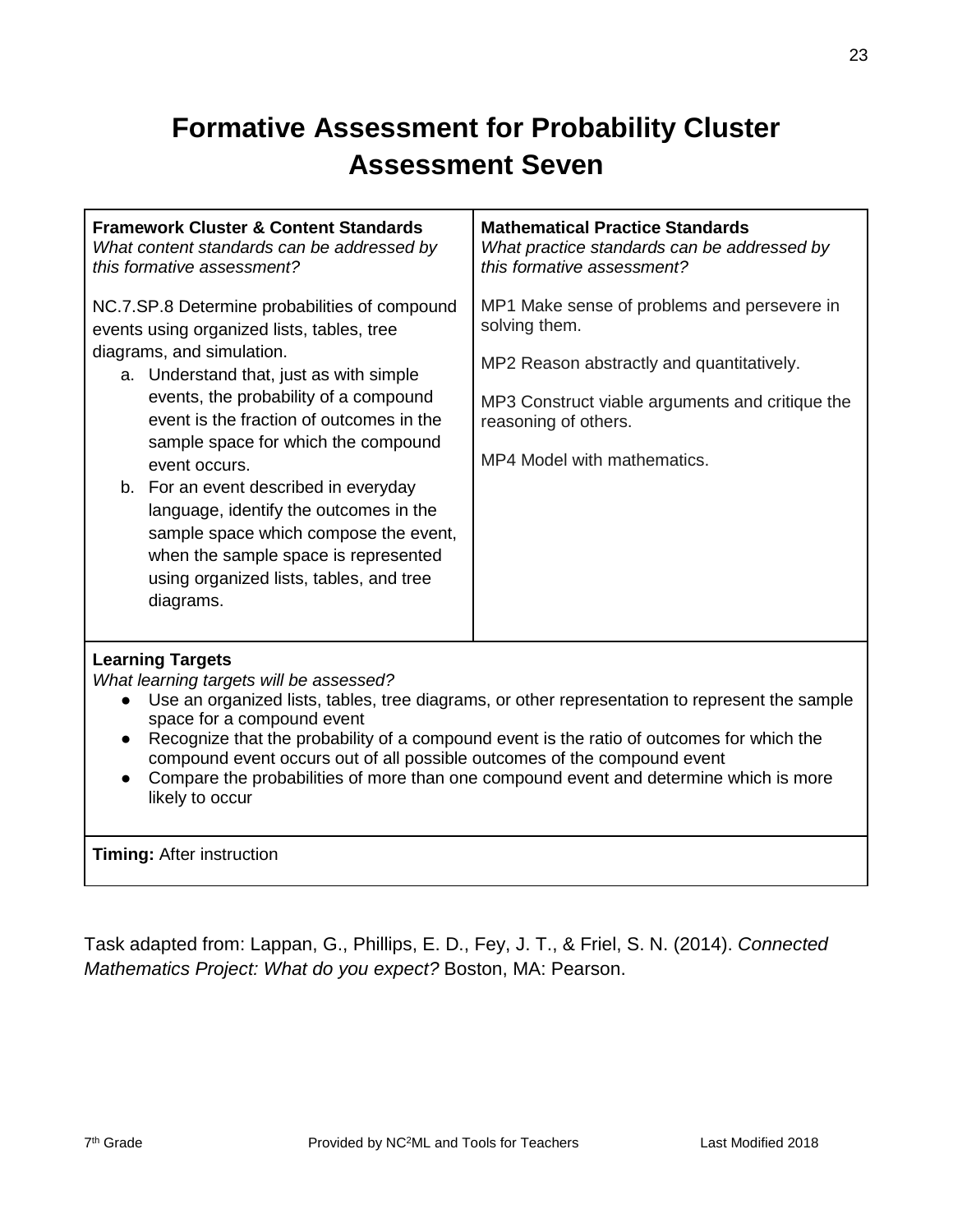## **Assessment Seven**

Tara and Rick want to create a game that involves rolling a number cube twice. They decide that the game will be played between two players who will take turns rolling the number cube. Player A wins a point if the product of the two rolls is even. Player B wins a point if the product of the two rolls is odd. Tara thinks that the game favors Player A, and Rick thinks the game favors Player B. Who do you agree with? Explain. It may be helpful to use an organized list, table, or tree diagram to show all the possible outcomes of the product of rolling a number cube twice.